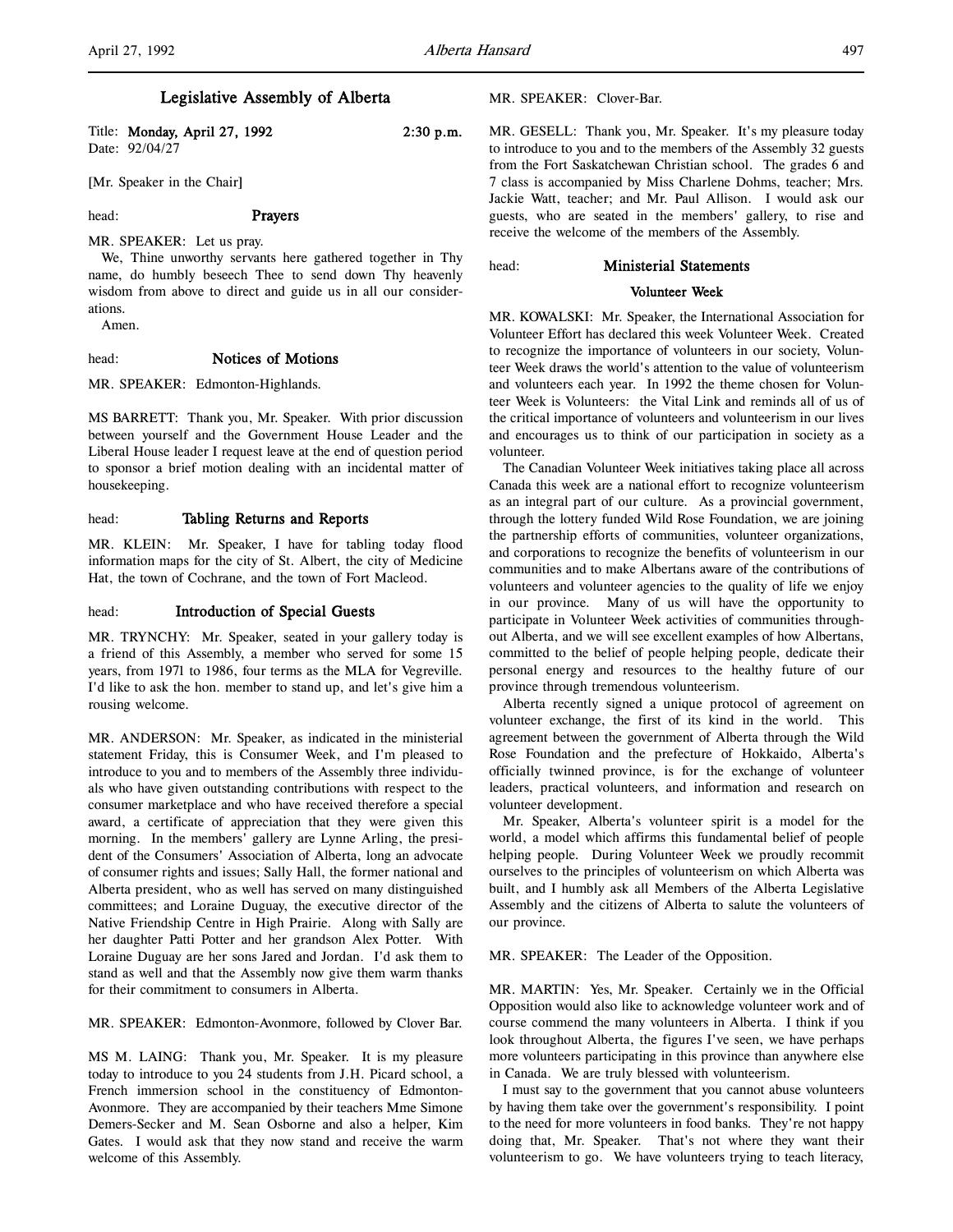money that should be used in different ways. Parents have been told when they try to volunteer that they should go around and monitor different day care centres.

The point I want to make, Mr. Speaker, is that we are downloading a lot of government responsibility onto the backs of volunteers, and that's leading, if I may say so, to some frustration, if you talk to people out there. So two things are happening: these people can burn out, and secondly, you stick them into areas that they're unqualified for.

So in conclusion, Mr. Speaker, I would suggest that we commend the volunteers; I'd certainly join with the minister in doing that. But let's let volunteers do what they're good at in areas that they're traditionally good at and that they want to volunteer to do to make it a better province, and let's have the government accept their responsibilities and do their work.

# head: Oral Question Period

MR. SPEAKER: The Leader of the Opposition.

### Economic Development

MR. MARTIN: Yes, Mr. Speaker. The waste and mismanagement with this government goes on and on and on. A review of the public accounts shows that for every successful business venture that this government has backed on an ad hoc basis, another six have failed, that for every dollar returned to taxpayers by the six companies that succeeded, another \$42 was lost by the companies that failed. This record speaks to the folly especially of this cabinet and this government trying to pick winners and losers. My question is to the minister of economic development. How can the minister justify this blatant misuse of taxpayers' money when we're running these high deficits?

# 2:40

MR. ELZINGA: Mr. Speaker, I hope to have more of an opportunity when we deal with the estimates of our department in the Legislative Assembly, and I hope the Leader of the Opposition will be present so that we can give him a full and detailed answer. Some months ago we indicated our various involvements with the business community, with the educational institutions, with our municipalities. There's a long list of backstopping by this government.

If the hon. member is suggesting that we should not have involved ourselves with the farm credit stability program, I wish he'd be open enough to indicate so. If the hon. member is suggesting that we should not have offered interest shielding to the small business sector, I wish he'd indicate so. If the hon. member is suggesting that we should not offer student loan guarantees to our student population, I wish he'd indicate so. If one looks at the record, we find that student loan guarantees have had a greater default rate than the business loan guarantees. So if we were to use his equation, we would not involve ourselves in supporting our students. If he wishes to get into that debate, I wish he'd deal with it honestly.

MR. MARTIN: Well, I hardly understand how we got to students when I was talking about ad hoc business arrangements. Mr. Speaker, 36 companies have lost money, \$1.6 billion. Don't talk to me about the students. We're talking about something totally different.

General Systems Research, Myrias, Alberta Terminals, Chembiomed: we can go on and on and on. There are 36 of them that we've lost money on, \$1.6 billion. How can the minister justify this incredible rate of failure?

MR. ELZINGA: Mr. Speaker, one only has to examine the economic activity that we have taking place in this province. We're the envy of all of North America. We recognize that there is a North American and worldwide recession, and that is why this government has been so proactive in creating jobs for Albertans.

The hon. member asked me why I brought up the student loan guarantees and the student involvement. Because the hon. member is suggesting that there have been defaults and because of those defaults we should withdraw. Well, if the hon. member wishes to take that equation one step further, the default rate has been 19 percent for our student loans. Now, if the hon. member is suggesting that we should withdraw because of the default rate, let him deal with these issues honestly.

MR. MARTIN: Let me say it slowly for the minister. I'm talking about ad hoc business loans to your friends, not student loans, Mr. Speaker, \$1.6 billion. Think of the economic diversification of that, \$1.6 billion. That's the reality of it.

My question to the minister is simply this: given the vast amounts of taxpayers' money that this government has wasted, will the government now cease such ad hoc assistance to business until at least there's a thorough public review?

MR. ELZINGA: Mr. Speaker, whenever there is an involvement on behalf of this government, the information is made available to hon. members. Whether it be through the public accounts or whether it be by way of news release or order in council, this information is made available. I suggest to the hon. leader that he examine our total involvement: again, the thousands of farmers that we have supported to make sure that agriculture is viable within this province, the thousands of small businesses within this province that we have offered interest shielding support, the thousands of students that we have offered support to, the municipalities. What we've attempted to do is, on a very equal basis, offer support to all segments of our population recognizing that there is a worldwide recession, and we want to make sure that there is a maintenance of jobs within this province for Albertans. We see that as our key responsibility: job creation for Albertans.

MR. SPEAKER: Second main question, Leader of the Opposition.

MR. MARTIN: I'd like to designate my second question to the Member for Edmonton-Highlands.

### MLA/Media Interaction

MS BARRETT: Mr. Speaker, as you know, this sandstone palace that we call the Legislative Assembly can be a pretty intimidating place sometimes. As you know, the place is full of chaos in the hallways after question period, and quite frankly I believe that all members of the Assembly would agree, I submit, in the context of a scuffling incident last Friday, that we need to put some effort into cleaning up the image around here. In that context, I'd like to ask the Premier if he's prepared to take steps, beyond establishing this legislative reform committee, which still doesn't have a name, to help in sort of cleaning up the image so that the public can feel comfortable coming to this place knowing that it's their place.

MR. GETTY: Well, Mr. Speaker, I'd say that we've done a great deal, and I'd certainly listen to any suggestions the hon. member might have about making this building more and more accessible to the public. I only draw to the attention of the hon. members the ceremonies that we hold here on a regular basis and then, of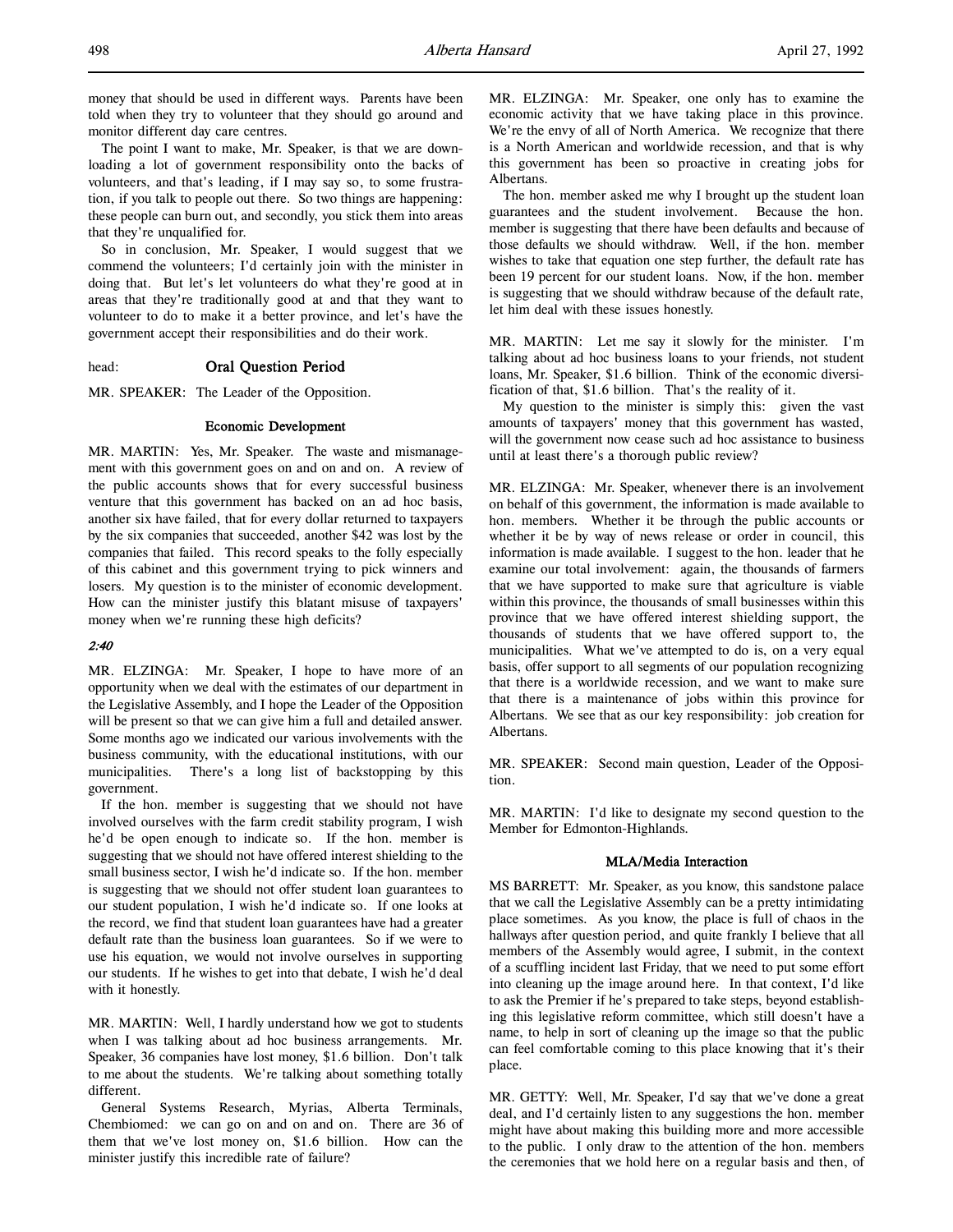MS BARRETT: Well, Mr. Speaker, no dispute about that. My point is that especially when the House is sitting, it can become pretty chaotic.

The Premier has invited a suggestion from me, so I would like to ask the Premier if he would now consider asking his government members who sit on the Members' Services Committee to sponsor a motion which would overturn a prior decision so that the media, for example, can have access to the Confederation Room, the way it was up until three years ago. I think this would go a long way in helping the situation. Would the Premier agree?

MR. GETTY: Mr. Speaker, the hon. member has made one suggestion, and I don't have a closed mind to that suggestion. I think there were problems when that area was accessible to the media. That's why there was a change. For my part, I think the real key is that we treat each other – that is, elected members and members of the media – with decency and courtesy and manners. If that's happening both ways, that should solve most of the problems.

MS BARRETT: Mr. Speaker, the Premier must have noticed a difference during the last three years compared to when the Confederation Room was available for media to conduct interviews with members of the Assembly. The reporters and their camera operators now have to deal with behind what they call the line of death. This is causing a problem. Will the Premier take a more considerate approach to his response and please agree that we should axe the concept of the line of death and allow reporters a proper room in which interviews can be conducted safely and less chaotically?

MR. GETTY: Well, that's certainly something I would want to have happen, Mr. Speaker, that the media, the reporters, and ourselves treat each other with a great deal of courtesy and respect and that we work to allow each of us to do our jobs in the best way possible within this building. That's what we're trying to do.

MR. SPEAKER: Edmonton-Glengarry, on behalf of the Liberal Party.

### Parliamentary Reform

MR. DECORE: Thank you, Mr. Speaker. Many, many Albertans want to see parliamentary reform. They want to see MLAs have more free votes. They want to see power pushed down from leaders and cabinets to the MLAs. They want recall. They want the election of the Speaker. I'd like to ask the Premier, inasmuch as the Premier promised in the throne speech to bring forward a parliamentary package or a committee to review this: what's the delay? Why isn't this matter proceeding, Mr. Premier?

MR. GETTY: Well, Mr. Speaker, the hon. member only has to refer to the throne speech to know what the proposal was, and that was an all-party select special committee that would look at any ideas that people might have in terms of reforms. Some reforms are talked about by people without a real understanding of the

special legislative and parliamentary traditions that we represent in the British parliamentary system.

We were working to conclude the throne speech and the budget presentation first, and now we will be bringing, certainly from the government's point of view, the select committee members so that we can get that select committee working. I could advise the House right now that the hon. Member for Lethbridge-West, the Minister of Advanced Education, will be the chairman of that committee, but all of the members haven't been finalized. I don't know about the other members' side. The House leaders and Mr. Gogo will talk to them. We are now firming up the members of our side of the committee.

# $2.50$

MR. DECORE: Mr. Speaker, many of the rules in this Assembly are outdated. One of the rules that we deal with relates back to 1642. Another rule that we deal with takes the position that ministers need not answer questions. All of those things need to be changed. I'd like the Premier to tell us what the time lines are. When is this going to get going, and when is it going to be completed?

MR. GETTY: I would expect, Mr. Speaker, that the committee will decide that. They will meet, and they will determine the time it takes them to come up with the recommendations that are necessary.

I just caution the hon. member. He has not been in the House very long. Things that have come down through the ages, that great tradition, through the British parliamentary system are not things that you discard quickly. They are not things that you treat with disgust. They are things that have a great deal of thought and tradition behind them in our democratic system, and I would hope that in making any changes you take the time to judge well before you make those changes, and you do not treat this institution and all that it stands for in our British parliamentary system with the kind of disdain that the hon. member is showing for it.

MR. DECORE: Mr. Speaker, great traditions, archaic rules that don't require answers to be given are not rules that should be perpetuated. There should be evolution and change.

My final question to the Premier is this. Numerous suggestions have been made by members of this House to have the Speaker of the Assembly elected on a yearly basis. Will the Premier commit to that initiative?

MR. GETTY: Mr. Speaker, I just wonder about the hon. member, if he thinks before he asks his questions. Surely if we are creating a committee, we won't in advance tell them what they will have to decide. That is the beauty of a select committee of all members and all parties of this Legislature, who will do, with some thought, some planning and some recommendations.

I say again to the leader of the Liberal Party that he has not been here long. He does not show an appreciation. I understand his frustration when he hasn't been able to adjust to the rules of the House very well, but that often can be your own failure rather than the failure of the system that we operate within.

MR. SPEAKER: Wainwright.

# Teachers' Strike in Battle River

MR. FISCHER: Thank you, Mr. Speaker. My question is to the Minister of Education concerning the Battle River teachers' strike and their rejection of the latest offer made by the school board.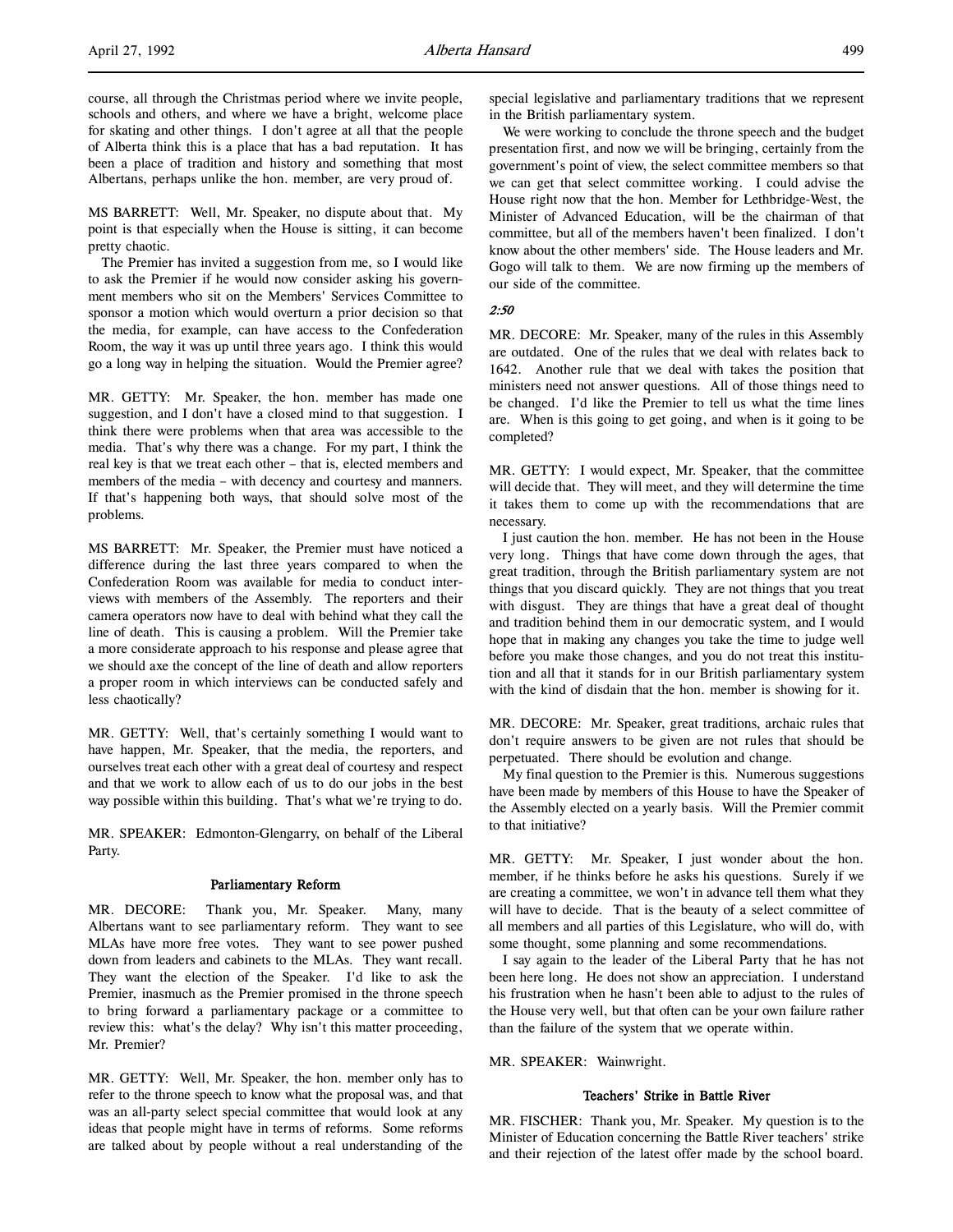MR. DINNING: Mr. Speaker, I know I speak on behalf of all members of government. We are as anxious as anybody to see the students back in the school, back in the classroom, and back learning, before their teachers. I know my colleague the Minister of Labour will want to speak on the specifics of the labour dispute.

As for ensuring that the students' learning can continue, the government, through the Distance Learning Centre and through our book branch, has made available to seven of the school boards over 4,400 units of learning material in 14 subjects, and this is as of 12:01 today. We stand ready to ensure that any further requests are in the hands of students as quickly as we possibly can. I just want to underscore, Mr. Speaker, our desire to get these materials into their hands but more importantly that both sides will be able to come to a conclusion that's best for kids so that they're all back in the classroom learning, where we all want them to be.

MR. FISCHER: My supplementaries are to the Minister of Labour. The strike has continued now for 21 days, and there seems to be no solution coming. In fact, I believe they're not even negotiating now. What is the minister doing to help end this strike? Has she considered legislating the teachers back to work?

MS McCOY: Mr. Speaker, it's true that the strike has continued for 21 days, but we should be careful to note that that's 10 days of school that have been lost, as my colleague the Minister of Education has just informed me. As he has also said, our primary concern here is the future of these children and these young people and their schooling. We would hope that they are kept firmly in mind, because they should be everybody's first priority.

The responsibility to negotiate and settle this strike is very clearly that of the school trustees and the teachers. The school trustees, of course, are elected to represent the taxpayers in each school district, and the teachers are responding to their needs as well. Our mediators are on standby. They have been on standby minute by minute and are prepared to leave at a moment's notice if the two parties will avail themselves of their services again. We are certainly urging both sides to come back to the table and negotiate a very early settlement.

Legislating an end to the strike, I must say, Mr. Speaker, would not solve the problem. I think the very clear question that both the trustees and the teachers should be asking here is: just what are the taxpayers willing to pay for the services that these teachers are normally giving these young people? I think both the trustees and the teachers should be out asking the parents and the taxpayers in these districts, who are in fact their customers, just precisely what it is that they are willing to pay for these services.

MR. SPEAKER: Edmonton-Belmont, followed by Calgary-McKnight.

# Edmonton Remand Centre

MR. SIGURDSON: Thank you, Mr. Speaker. My question is to the Minister of Labour. The Edmonton Remand Centre was designed to hold a population of 200 inmates; there are 580 inmates in there today. The maximum security wing was designed to hold 40 inmates; there are 98 inmates in that maximum security

wing today. Inmates are double- and triple-bunked, and in the dormitory designed to hold 35 inmates 58 are being housed. The only number that has not gone up in this scenario is the staff complement. The Minister of Labour recently announced that 158 positions are going to be abolished in the Solicitor General's department. I would ask the Minister of Labour what process, what study was done prior to abolishing those positions that showed that public safety, public security, the security of the inmates and the staff would not be compromised by these reductions.

MS McCOY: Mr. Speaker, operational responsibility for the Remand Centre is that of the Solicitor General. He may wish to answer the question.

DR. WEST: The Edmonton Remand Centre certainly does a tremendous amount of work in this province in the criminal justice system, and certainly with the level of charges that have been out there recently and the increase in some of the youth crimes and other types of crimes in the province, the level of inmates at the Remand Centre has increased. I think it's closer to 600. I don't know what number you used there. I agree with you: the staff we have there do a tremendous job.

The management met with the Alberta union of public employees and the staff this morning to go over concerns as they relate to the casual employee versus the permanent employee level that's there. We are well on our way to working out with them the necessary changes as we move forward in certain levels of downsizing to accommodate the vacant positions, the casual positions, and the number of permanent positions that are there in staffing.

# 3:00

MR. SIGURDSON: A supplementary to the Solicitor General. The inmates, Mr. Speaker, are in lockdown at the moment because the staff at the Remand Centre cannot control the inmates that are currently housed there. Yesterday a seven-inch knife went missing and is still, as of 2 p.m., unaccounted for. Will the minister commit to restore those full-time positions that have been abolished so that the safety and the security of the staff, the inmates, and the general public are not further jeopardized or compromised?

DR. WEST: Mr. Speaker, as I'd indicated, management is working with the Remand Centre at the present time on two points that you just made. Less than five minutes ago I got an updated report from the meetings that just took place. There is not a lockdown position at the present time, and secondly there is no substantiated report of any missing knife in the Remand Centre. The last reported incident that wasn't verified was on April 25.

MR. SPEAKER: Calgary-McKnight.

### Education Funding

MRS. GAGNON: Thank you, Mr. Speaker. This year's Education budget has introduced an educational claw-back through the double-count system. It has been condemned by school jurisdictions. My question is to the Minister of Education. Will the minister agree to suspend the two-count system until he consults with stakeholders?

MR. DINNING: Well, Mr. Speaker, I want to advise all members of the Assembly that our budget estimates, which were debated on Friday, contain sufficient funds to pay all school boards all the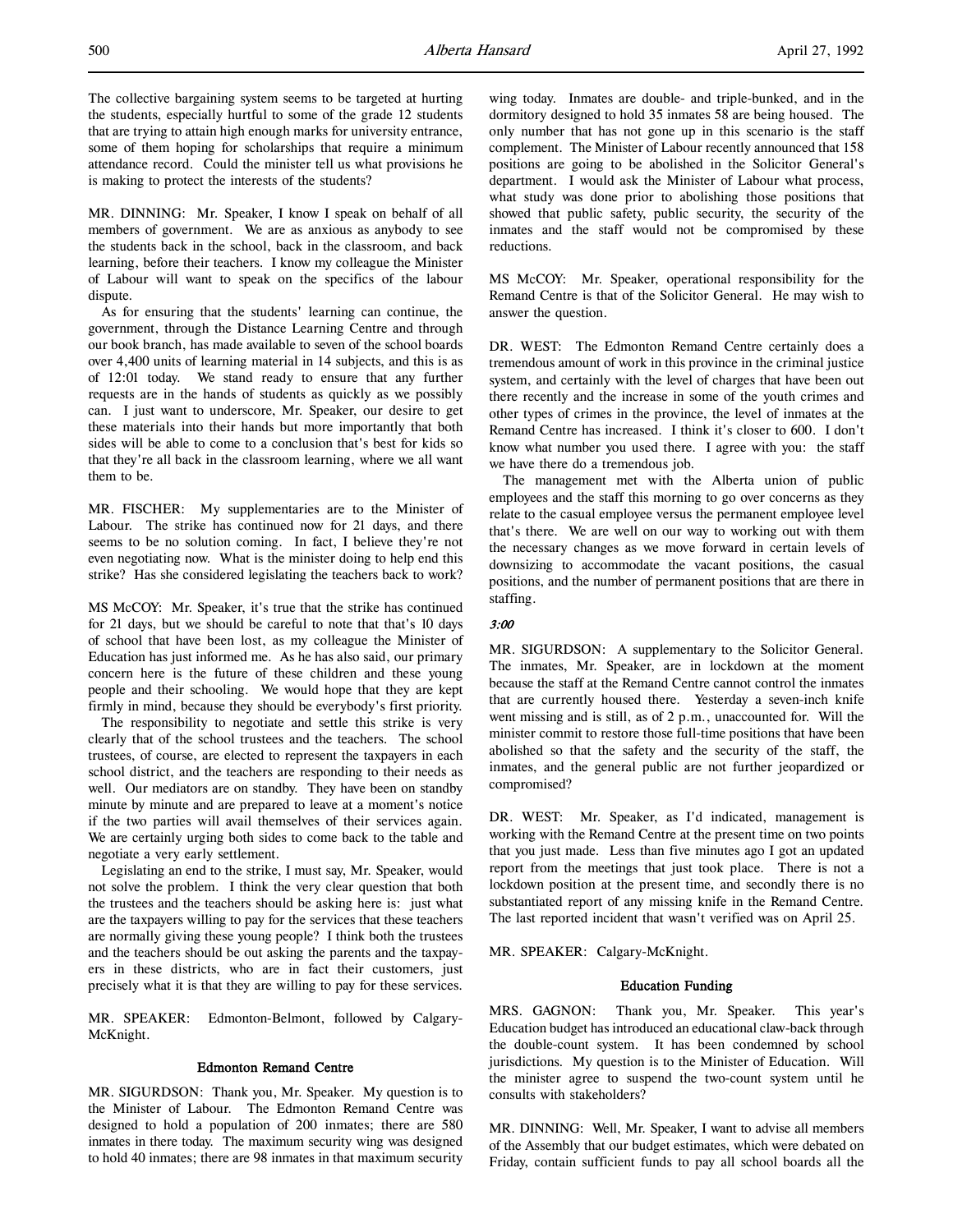dollars that they are entitled to. I would encourage school boards to continue to put in place programs that would ensure that all children are able to stay in school but, more importantly, stay learning. That's what's most important.

I would remind hon. members of this Assembly that it was on April 23 of last year that we discussed and debated the estimates of the Department of Education, and on that occasion the hon. Member for Stony Plain and the hon. Member for Calgary-McKnight endorsed a two-count system, specifically for English as a Second Language. I remind the hon. member that she said at that time: "If the number of students goes down, of course you wouldn't have to fund as much. That only makes sense." Mr. Speaker, how you could come to that conclusion for only one part of Education funding and not extend it at least somewhere further along because it makes logical good sense for one part, surely it must make logical good sense for other parts of education funding. So I'd ask the hon. member to re-examine her position, as I've asked all school boards across the province to re-examine theirs.

MRS. GAGNON: Mr. Speaker, the minister has not considered all of the implications of this move affecting all of the school programs, fixed costs being one of those implications. Is the minister suggesting half-year contracts with CUPE, ATA, transportation companies, and so on?

MR. DINNING: Mr. Speaker, I am asking school boards to consider, just as several companies in the hon. member's and my own home city of Calgary have had to readdress, reassess exactly the way they do business today. The way they do business today is considerably different than the way they did business 10 years ago, because if they did business the way they did 10 years ago, they would be out of business. Just as all of us must assess or reassess our contracts, our other ongoing obligations, so must school boards do the same thing. I can hardly stand in this Assembly and ask taxpayers of Alberta, through their tax dollars, to pay for an education program for children who are no longer there. Why should taxpayers pay for the education of phantom students? I believe that it is incumbent upon this government, who is the trustee of taxpayers' dollars, to make sure they are spent effectively, efficiently, and very, very wisely.

MR. SPEAKER: Calgary-Foothills, followed by Edmonton-Strathcona.

# Health Disciplines Training

MRS. BLACK: Thank you, Mr. Speaker. A number of Alberta students that are currently enrolled in university and college programs in a variety of health disciplines are currently receiving financial assistance through the students stipend program. There have been rumours circulating that this program will be discontinued, and I'm wondering if the Minister of Health, now that the budget has been filed, can clarify the situation, if this program will or will not be continuing.

MS BETKOWSKI: Mr. Speaker, over the course of the current fiscal year we will be phasing out the provision of student stipends within the health system. The issue really becomes one of fairness and an issue of the appropriate body to support training assistance. In terms of the issue of fairness, we have 38 health disciplines, 16 of which receive a stipend. I suppose ideally we would have moved the stipend on to all 38 of those professions. However, in the current fiscal context of the province, that simply wasn't an option. Instead we looked at the appropriate body that should be

supporting training of students in the health discipline, and we believe that that body should be the Students Finance Board. Therefore, for any student currently receiving a stipend, that will continue throughout this fiscal year or the length of their program, whichever comes first. For those who might have anticipated a stipend, there will be some but at a reduced level over the fiscal year. I'll be happy to go into more specific details during the estimates of the Department of Health.

MR. SPEAKER: Supplementary, Calgary-Foothills.

MRS. BLACK: Thank you, Mr. Speaker. Many of these students have been in the classroom from the fall until the end of this month and will be moving directly into the clinical portion of their academic training. I was wondering if the Minister of Health could comment as to which specific programs this will affect and whether the appropriate arrangements have now been made with the Students Finance Board.

MS BETKOWSKI: Mr. Speaker, we've had extensive consultations really over the last year with respect to the stipend issue with the many institutions in the province who are not only training our students but also who have dollars within their budget to pay a stipend. I've certainly worked with my colleague the Minister of Advanced Education. The Students Finance Board is certainly well aware of the moves that we are going to be making and have indicated that they will consider new or increased support for student financial assistance if the stipend decision results in undue hardship on particular students.

MR. SPEAKER: Edmonton-Strathcona.

### Furnace Safety

MR. CHIVERS: Thank you, Mr. Speaker. My questions are for the Minister of Labour. Several months ago Climate Master, an Edmonton furnace manufacturer, after receiving \$7 million of taxpayers' money, went bankrupt. It had produced the Flamemaster furnace model which has been the subject of serious and grave concerns in Ontario and Manitoba. The Department of Labour here has issued a low-key request to utility companies, to natural gas suppliers, and to municipal and provincial inspectors to report problems with the Flamemaster furnace product. Will the Minister of Labour advise the Assembly what steps her department is taking to identify and alert owners of the Flamemaster furnace product of the dangerous situation here?

MS McCOY: Mr. Speaker, this issue arose about a month or so ago. My information at that time was that we put out an alert to all of those people who are routinely in the field dealing with furnaces to ensure that we got instantaneous information back. From their work in the field they had not at that time discovered any furnaces of the nature described that had in fact a defect such as the one that they had discovered in Manitoba and Ontario. However, we didn't stop there. We thought that we should be very much aware and so should all people in Alberta who have furnaces be very much aware that any furnace that's over the age of eight years is likely to develop the kind of fault that was discovered in these furnaces in other provinces. Our information flow backwards has indicated that there is not a problem in Alberta. That was my information when the issue was last raised a month ago. That's as current as my information is today.

### 3:10

MR. CHIVERS: Mr. Speaker, my information is that it's the same model of furnace that's been sold and the subject of investigations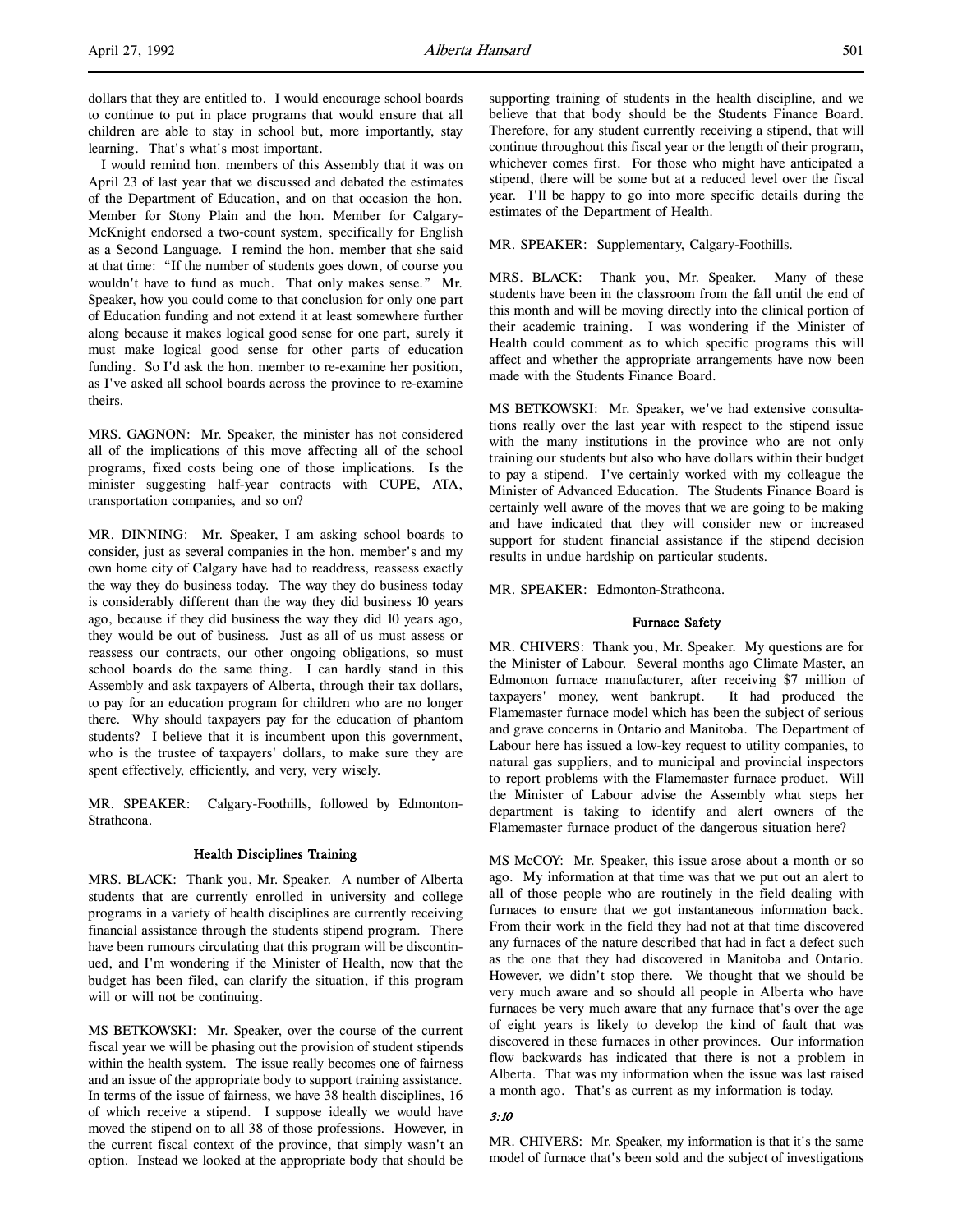in Ontario and Manitoba. My question to the minister is: what steps are being taken to identify the owners and alert them as to the dangerous situation? It doesn't seem that there are any.

MS McCOY: Mr. Speaker, I believe I just went through this. It is true that they are models of a furnace made by that firm, and they have been sold in Alberta. My point is that we have had no reported cases of defects in the furnaces that are in Alberta even though they are of that make. That was target number one. Secondly, any furnace over the age of eight years is liable to develop the same fault. Thirdly, we did put out alerts to all owners of furnaces to ensure that they would not just say, "Oh well, I don't have a Flamemaster; I can relax." We put out an alert that said: if you have an older furnace, for heaven's sake get it looked at at least once a year, because any older furnace can develop these defects, but particularly look at that make, and if you have one, get in touch with your local gas inspector instantly to make sure you have it checked right away.

# Workers' Compensation Board

MR. GIBEAULT: Mr. Speaker, my questions today are to the minister responsible for the Workers' Compensation Board. The Auditor General's report for 1990-91 once again criticized the Workers' Compensation Board for failing to pay some of the work-related health care expenses that arise in the province. As the Auditor General noted, this means that costs that should be charged to employers are in fact paid by the province; that is, the Alberta health care insurance plan. So I'd like to ask the minister responsible for the WCB: given that the Auditor General has been making this point for three years in a row now, not just this year but three years in a row, will the minister tell the Assembly when he plans to take some corrective action and exactly what he plans to do to rectify the situation?

MR. SPEAKER: Two questions.

MR. TRYNCHY: Mr. Speaker, the Auditor General's report has been submitted to me and has been submitted now to the Workers' Compensation Board directors. The Workers' Compensation Board directors have informed me that they're working on all the concerns of the Auditor General and will be putting them in place as quickly as possible.

MR. GIBEAULT: Mr. Speaker, a supplementary, then, to the Minister of Health. This problem is costing an overbilling of \$10 million a year to the Alberta health care plan. Instead of continuing to jack up health care taxes on ordinary Albertans, will the Minister of Health tell us what she will plan to do to make sure that the WCB pays all the costs it's supposed to pay and that we don't get employers shifting their burden from workers' compensation to the taxpayers of Alberta through the health care insurance plan?

MS BETKOWSKI: Mr. Speaker, I share the concern of the Auditor with respect to the appropriate payment of services from the funds which they should be coming from. Certainly, the minister of Occupational Health and Safety and I have been working on the matter, and I will continue to press for the most fair solution.

### Lottery Funds

MR. WICKMAN: Year after year after year and again this year the Provincial Auditor has called on the government to eliminate the lottery slush fund now controlled by the minister responsible for lotteries. To the minister: why does the minister time after time after time ignore the Auditor's valued advice?

MR. KOWALSKI: Mr. Speaker, I'm not aware of any recommendation put forward by the Auditor General of the province of Alberta that says that the province should not commit itself to helping literally thousands and thousands of volunteer, nonprofit groups in this province.

MR. WICKMAN: Mr. Speaker, to the Premier: will the Premier direct his minister to transfer all lottery funds to general revenues to ensure full accountability and to comply with the Auditor's recommendation?

MR. GETTY: Mr. Speaker, we've had this discussion in the House before. As the minister responsible for lotteries has pointed out to the hon. member, we are dealing with these lottery funds in a way that provides the best possible benefits to the people of Alberta.

### Hazardous Waste Disposal

MR. MUSGROVE: Mr. Speaker, my question is to the Minister of the Environment. In 1989 the federal government set up a project at Canadian Forces Base Suffield to destroy all of the chemical warfare that they had on hand at that time. A local citizens' committee working with our Department of the Environment was assured that when that project was finished the equipment would be removed from the site. The project has been completed now for some time, yet it's my understanding that the equipment is still there. Could the minister bring us up to date on what the plans are?

MR. KLEIN: Mr. Speaker, the hon. member is referring to an operation called Operation Swiftsure, which was set up, as the member pointed out, to destroy waste military toxics and gases and so on. Indeed, that piece of machinery was to be dismantled and shipped to Iraq, but as I understand it, Iraq no longer is interested in the piece of machinery. We do have the assurances of the federal government that it will be dismantled and it will be removed in some way, shape, or form. My officials will be following up with the federal government to make sure that that indeed is done.

MR. MUSGROVE: Well, Mr. Speaker, it appears like no one wants this particular piece of equipment anywhere, not even Iraq. It cost the federal government \$13 million to put it together, and it is my understanding that it's quite similar to our waste project at Swan Hills. Would it be possible that it could enhance the Swan Hills project, if we were to accept it?

MR. KLEIN: It's quite possible, Mr. Speaker, that it could be incorporated into the hazardous waste facility at Swan Hills, but we'll have to make sure that it works and that it indeed complements what is taking place at Swan Hills. We aren't going to buy a pig in a poke. We are going to make sure that it's dismantled and removed, because we do not want to run the risk of waste from other military bases across Canada being imported into Alberta.

MR. SPEAKER: Stony Plain.

# Spruceland Millworks Inc.

MR. WOLOSHYN: Thank you, Mr. Speaker. Today I want to direct my questions to the Minister of Labour. In 1990, long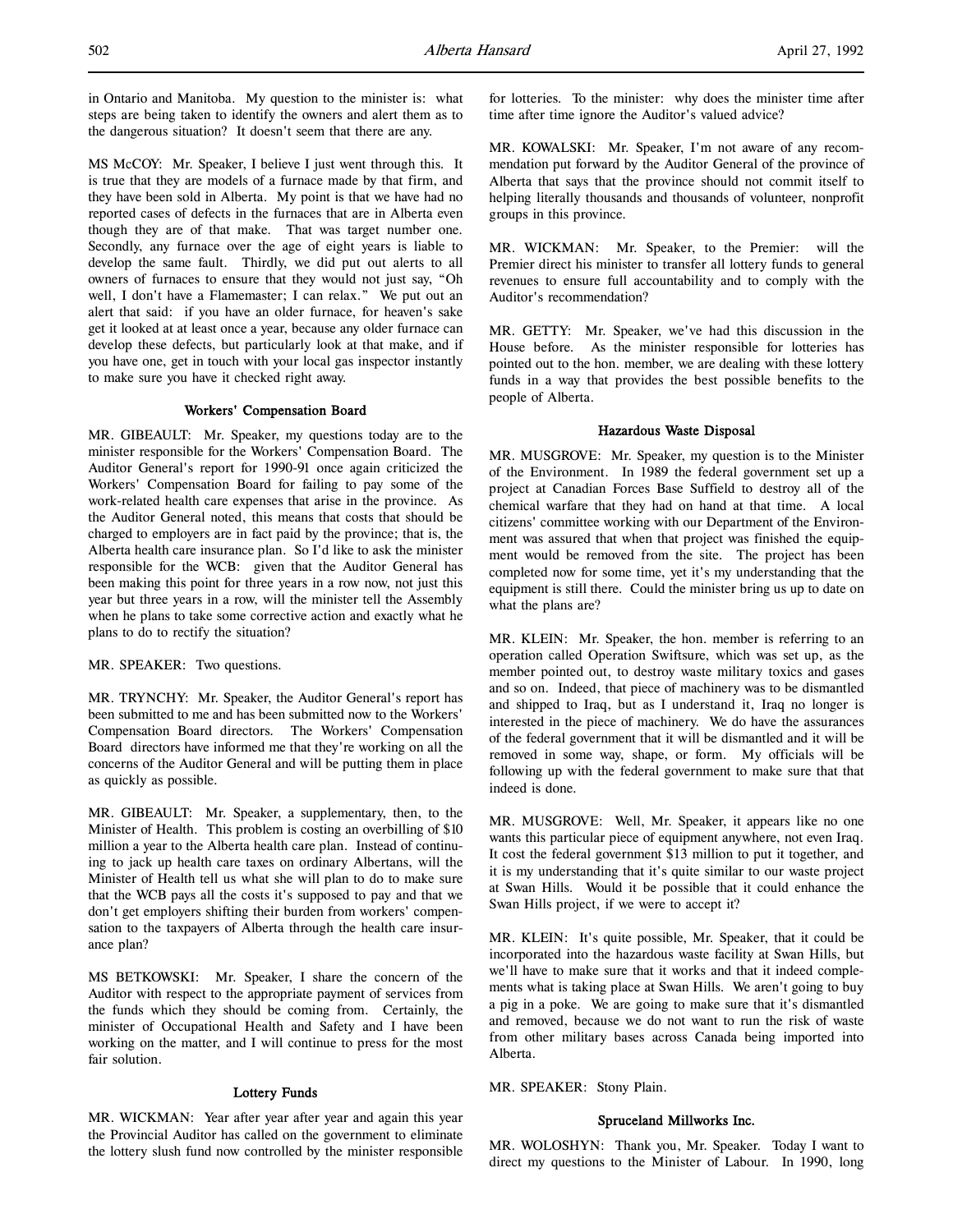before the fire at Spruceland Millworks on March 12, '92, the county of Parkland had ordered that the inoperative, privately owned fire hydrants near the fire site be repaired. The county order was unsuccessfully appealed to the Fire Prevention Council by the water line owners and to the Court of Queen's Bench before the Provincial Fire Commissioner decided to forbid the county from enforcing that order. At the time of the fire the minister promised to investigate the strange ruling by the fire commissioner. I would assume that the investigation must be completed by now. I would ask the minister: would she please inform the House of the fire commissioner's rationale for preventing the hydrants from being repaired thereby ignoring the rulings of both the Fire Prevention Council and the Court of Queen's Bench?

MS McCOY: Yes, Mr. Speaker. The county had requested permission to prosecute, of course a criminal offence. In his mind that wasn't going to solve the problem. The danger was a hydrant, and if the hydrant didn't work and if a fire did occur, then there would be more severe loss than otherwise. The primary concern was fixing the hydrants. He felt that criminal prosecution would not fix the hydrants, so he said: no, let's get on with the real issue here.

MR. WOLOSHYN: Mr. Speaker, that, I'm afraid, is not quite the way I've heard it. It appears that the fire commissioner prevented the county from repairing the hydrants. That's a far cry from going through criminal court, and I would like that reason.

I'd further ask: now that the repairs have been completed, will the minister guarantee that neither the county nor the new owners of the property will be stuck with the bill for repairing said hydrant?

# 3:20

MS McCOY: Mr. Speaker, it's true. The hydrants have now been fixed. That was, I believe, an action that my department, the fire commissioner, and the county took in hand just as soon as I knew about the incident that had occurred. Very shortly after that, the hydrants were fixed. Now, the question of who will pay is not something I can give anybody assurances for. The responsibility for payment will follow the responsibility for having the hydrants in operation in the first place. I do not know whose responsibility it is directly at this stage, but I'm sure it will be worked out.

MR. SPEAKER: Edmonton-Gold Bar.

# Vocational Rehabilitation Funding

MRS. HEWES: Thank you, Mr. Speaker. In the Auditor General's report there's a serious indictment of the Department of Family and Social Services' failure to recoup their share of costs under the vocational rehabilitation of disabled persons' agreement. My question is to the minister responsible for seniors and persons with disabilities. Thousands of dollars are left on the table because of unacceptable efficiencies. What's the minister doing to clear up that situation?

MR. BRASSARD: Mr. Speaker, I'm glad that the member has brought this up because we're reviewing that situation right at the moment.

MRS. HEWES: Mr. Speaker, this is a couple of years back. It's inexcusable that that kind of clumsiness has shortchanged Alberta taxpayers as well as the disabled, or both of them. Will the

minister guarantee that he will put a tracking system in place for the thousands of dollars in holding codes, such as the Auditor General suggested?

MR. BRASSARD: Mr. Speaker, I just answered that. We're looking at this very situation right at the moment, and we'll be happy to report back to this Assembly.

MR. SPEAKER: Lacombe.

### RCMP Hiring Practices

MR. MOORE: Thanks, Mr. Speaker. My question today is directed to the Solicitor General. I'm wondering if his department is planning any action regarding the RCMP white male discriminatory hiring practice.

DR. WEST: Well, Mr. Speaker, we contract services with the federal government for the Royal Canadian Mounted Police. We just signed a 20-year agreement. Sixty-one municipalities in the province are very pleased to look forward to that fine police force for 20 years. As that goes with contracting, the federal government is responsible for the policy of training and of selection. I will certainly take your comments forward to Assistant Commissioner Holmes and to the federal government.

MR. MOORE: Supplementary, Mr. Speaker. In my opinion it's a blatant human rights violation, and I would like to know how the Solicitor General will deal with this in light of the contract? Did we sign a contract that allowed discrimination against white males?

DR. WEST: Mr. Speaker, I had indicated that I will be communicating your thoughts and your question to the commissioner. What we're looking for is equal opportunities for all Albertans, for all Canadians, and the track record of the Royal Canadian Mounted Police has been that they have shown that in their consideration of selection and in training. I will take your question forward.

MR. SPEAKER: West Yellowhead.

# Improvement Districts

MR. DOYLE: Thank you, Mr. Speaker. Over a hundred families, residents in the hamlet of Cadomin in my constituency, are outraged that a study of their hamlet, which was prepared almost entirely behind closed doors, is about to be adopted as fact with a recommendation for no further development. The plan has many varied interests to satisfy: residents who need better water, seasonal residents who want to improve their properties, environmentalists who are concerned about industrial development, and three coal companies who are looking to their future in mining activity. That's too complicated to have been dealt with in three public meetings. I'd like to ask the Minister of Municipal affairs: given that the residents need more time to study this proposal and desire to work co-operatively with the improvement district council, will the minister ask the improvement district to table the resolution for at least six months before any decisions are made?

MR. FOWLER: Mr. Speaker, no report has been brought to my attention. I know that work is being done on the improvement districts. I wish to assure the hon. member that there will be at no time in the Department of Municipal Affairs any report shoved down anybody's throat in the improvement districts or any other areas.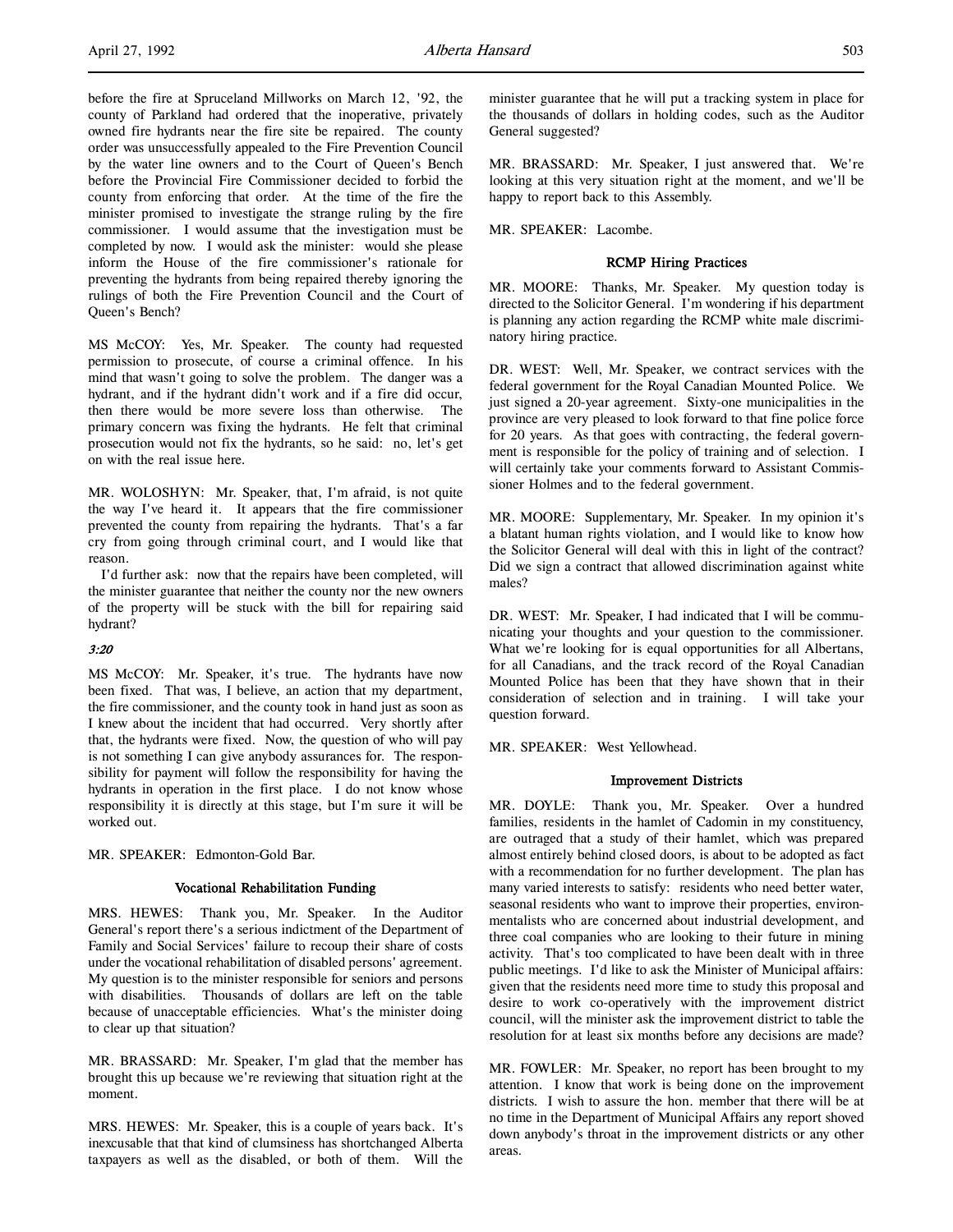MR. SPEAKER: Supplementary.

MR. DOYLE: Thank you, Mr. Speaker. This is a serious concern because the study recommends that the hamlet be placed under direct control of the ID council. For the ID to take this unprecedented step of designating a hamlet as a direct control district is, indeed, a bureaucratic interference of the worst kind. Will the minister order the improvement district council to put the adoption of an area structure plan on hold pending the development of a land use bylaw for the hamlet and give up the idea of a direct control district altogether?

MR. FOWLER: Well, Mr. Speaker, I'm surprised that a former municipal politician wouldn't already be aware that all hamlets are under the control of municipal districts or improvement districts in any case. Notwithstanding that, the whole study of these rural improvement districts is arising as a result of the desire of people living in improvement districts to in fact have greater control over their affairs. That's what this whole study is all about, and that's the manner in which we will proceed while having in mind that there are different interests in different parts of any given improvement district.

MR. SPEAKER: The time for question period has expired. Might we revert briefly to Introduction of Special Guests?

HON. MEMBERS: Agreed.

MR. SPEAKER: Opposed? Carried. Thank you.

Edmonton-Jasper Place, followed by the Minister of Consumer and Corporate Affairs.

# head: Introduction of Special Guests (reversion)

MR. McINNIS: Mr. Speaker, it's a pleasure for me to introduce a very bright group of students from a very bright school named Brightview in the constituency of Edmonton-Jasper Place. There are approximately 28 of them here today accompanied by their teacher Mr. Graeme Walker and a very active parent in the community, Mrs. Dorian Haliburton. They're in the public gallery. I wonder if they would please rise and receive the warm welcome of the members.

MR. ANDERSON: Mr. Speaker, it's my pleasure to introduce to you and to members of the House Mrs. Jill Tynan and Mrs. Catherine Kullman, who together with 35 students from Bishop Pinkham junior high school in Calgary-Currie are in the members' gallery today. I might say that Bishop Pinkham has been the most active school in bringing students to the Assembly, and I look forward to meeting with them with the Minister of Education following this point in time. I would ask them now to stand and receive the warm welcome of the Assembly.

MR. SPEAKER: The Member for Edmonton-Highlands, procedural matter.

### Sequence of Business

Ms Barrett:

Be it resolved that Motion 208 on the Order Paper be allowed to stand and retain its place until Tuesday, May 5, 1992.

MS BARRETT: Thank you, Mr. Speaker. Using citation 559 from Beauchesne, which allows for incidental motions to come forward without a full day's notice, I'll briefly explain the motion that I wish to sponsor.

I'd like to tell members of the Assembly that I did talk about this matter with the Minister of Health, to whose department it is related. I spoke also with the Government House Leader, in fact two of them, the Speaker, and the Liberal House leader and got concurrence for my request to come forward with this motion. I need to go to Ottawa, actually later today, in about an hour, and I can't get back here in time for tomorrow. In fact, I won't get back until the end of the week, in which case my motion would have come forward. The minister and I agree that the motion is worthy of consideration, and therefore I ask members of the Assembly to provide the unanimous consent that's required to let this motion stand over until my return next week.

Thank you.

MR. SPEAKER: Thank you, hon. member. Just a small point: unanimous consent is not required, just a majority consent.

[Motion carried]

head: **Orders of the Day** 

head: **Government Motions** 

# Constitutional Reform Committee Report

4. Moved by Mr. Horsman:

Be it resolved that the report of the Select Special Committee on Constitutional Reform appointed in this Assembly on March 26, 1991, the report being entitled Alberta in a New Canada: Visions of Unity, be now received and concurred in.

MR. HORSMAN: Mr. Speaker, it's a privilege for me to open the debate on the report of the Alberta Select Special Committee on Constitutional Reform. As members are aware, I had the honour to serve as chairman of that committee. I must say it was a very exciting experience to travel across this province to visit the various centres and to listen to Albertans tell us what they thought about their feelings for our country and their hopes for its future.

It was in August of 1990 that the Premier asked me to chair a task force of our own party members, which produced a document called Alberta in a New Canada, and that very successful document formed the basis of many of the presentations that were received by this select special committee. After the establishment of the select special committee representing all parties in the Assembly just under a year ago, we went about our work in, I think, a very excellent way with all-party participation. I want to take this opportunity to express my sincere thanks and real gratitude to the members from all parties for their hard work and dedication during the past year in consulting with Albertans and preparing the report which is now before this Legislature. This report, of course, is entitled Alberta in a New Canada: Visions of Unity. It has been a long and at times demanding experience but also an extremely important and valuable one.

# 3:30

I would like to thank the committee staff, particularly the committee's secretary, Garry Pocock, the assistant deputy minister responsible for constitutional matters in the Department of Federal and Intergovernmental Affairs; John McDonough, who provided research activities; Louise Kamuchik, who is now in the Assembly as a member of the Clerk's staff; and the various members of the staff provided by your office, Mr. Speaker, and the Clerk during the course of that activity. I want to also pay particular tribute to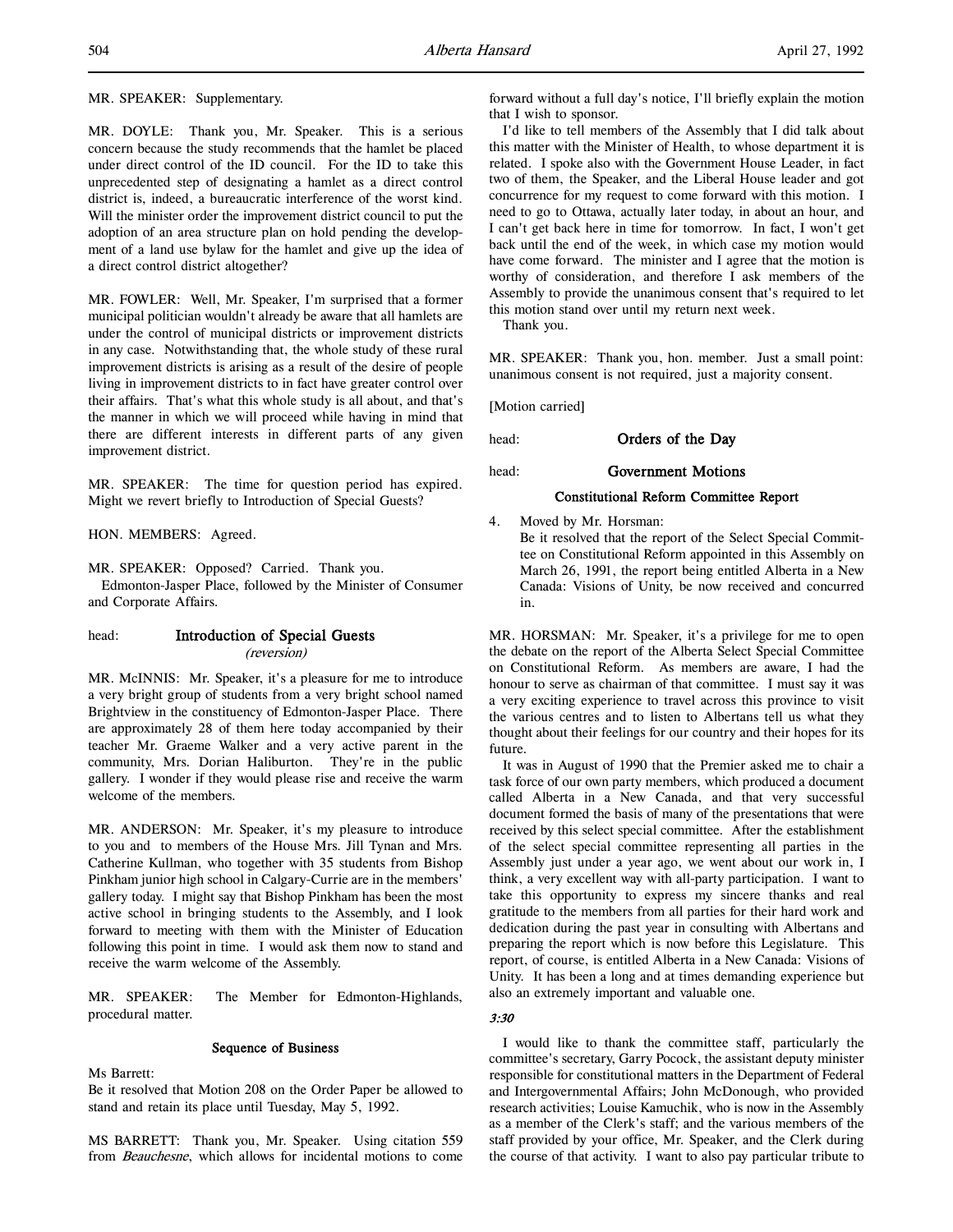Hansard, who covered our activities and transcribed and reproduced the views of Albertans as expressed to us during the course of the public hearing process.

In introducing the report, I'd first like to address the process involved and then address the principles of constitutional reform which are contained in the report, principles that I believe reflect the views of the vast majority of Albertans. For the past year the committee provided a forum for Albertans to express – and they expressed in a number of ways, Mr. Speaker – their views on the Constitution and the future of Canada. We toured the province. We held hearings in 14 centres and heard directly presentations from more than 600 individuals and organizations. More than a thousand additional presentations were made to our committee through written submissions or calls to our toll-free number. Some of those phone calls I understand were quite lengthy and sometimes quite entertaining in their comments, as we experienced during the course of our public hearings. I'm sure all the members will have some particular moments they will recall with particular intensity. I won't go into them all right now, but some of them were quite challenging. We also commissioned an extensive public opinion poll, the results of which were published. In addition, the Premier and all Members of the Legislative Assembly have received extensive advice from Albertans on subjects near and dear to their heart and, in addition, from many other Canadians.

Now, we tried to take into consideration all of those representations in preparing our report for this Legislature and for the people of Alberta. As I said, in the process of doing this, Mr. Speaker, I believe that we have in this report reflected the views of the overwhelming majority of the people of this province.

Well, the first principle expressed in the report, Mr. Speaker, is our desire and Albertans' desire to keep this country whole. Albertans expressed a deeply felt devotion to Canada during our public hearings. They demonstrated a pride in our country and a dedication to our continued growth and development. They also expressed their support for our federal system and our parliamentary form of democracy.

The Albertans we heard were not asking for radical changes to our system, but certainly they were saying to us that the system needs to be improved. One of the recommendations in the report was that we establish a special select committee, which has been mentioned in the Speech from the Throne and which was dealt with in part in question period today by the Premier, to review some of the ideas that Albertans had brought forward as to how we can improve the functioning of this Parliament. That work is obviously going to take place over the next period of time – months – and then report back to this Assembly for consideration.

I say to my colleague the Member for Lethbridge-West, who's going to be chairing that committee, that I wish him the same type of success that I had in terms of dealing with my colleagues from other parties, because despite the fact that we sometimes had some partisan comments arise from time to time, by and large these committee hearings were conducted in the spirit of true efforts on the part of all members to come to grips with the questions without allowing partisan concerns to intrude. I wish to my colleague as he embarks upon this new challenge the same type of co-operation.

We want to keep Canada whole, number one. The second basic principle reflected throughout the report is that of equality, because Albertans believe that that principle is necessary to any future constitutional change as it provides the best chance for a united and properly functioning Canadian federation. Albertans expressed many ways in which they want equality to be reflected in the Constitution. They want our political institutions and traditions to

reflect and embody the equality of Canadians on all levels. Now, that's equality amongst individual Canadians and equality among the provinces.

### [Mr. Jonson in the Chair]

At the same time, Mr. Speaker, for the majority of Albertans this principle of equality should be flexible enough to recognize and accommodate different needs based on historical, economic, and cultural realities, because we embrace the diversity which is found in our country, but we do want to know that in the expression of diversity there can be no second-class Canadians. It is the overwhelming preference of Albertans not to have hyphenated Canadians. We should all be Canadians.

I say, Mr. Speaker, from my hearing, and I believe it's reflected in our report, that no nation can survive the official designation of some citizens or some of its component parts as first-class while others are relegated to some form of second-class status. We want Canada to survive; therefore, we cannot accept a veto for any one province that is not available to all provinces. We cannot accept special legislative or administrative arrangements between the federal government and one province that are not available – not necessarily taken up – to all provinces. We don't necessarily have to have everything precisely uniform, but availability of opportunity must be there for all provinces and all citizens. Alberta cannot accept these two words which cropped up time and time again: "special status." That was rejected clearly, special status for any province or people in Canada, because those would lead us down the path to destruction as a nation.

### 3:40

As I mentioned, Mr. Speaker, Albertans want the principle of equality reflected in our institutions, and for Albertans Senate reform is fundamental to any constitutional amendment and is the hallmark of this report. Now, as hon. members know, Alberta has long led the cause of Senate reform. The majority of Albertans do not feel that our province as an equal member of Confederation is presently adequately represented in the federal decision-making process. They distrust the undemocratic nature of the current Senate. In that respect I think it's important to note that part of the history of the British parliamentary system is the struggle over the centuries to avoid decisions being made for its citizens by appointed people. That is the case with the Senate in Canada today, and therefore it is undemocratic in nature, and it's distrusted. They furthermore dislike its unequal representation, and they disdain its ineffectiveness.

Now, Senate reform is not an issue that Albertans or this government have approached lightly. Mr. Speaker, for almost 10 years Albertans have been working to improve that institution. In 1983 our government established another select special committee of the Legislature to explore options for reforming the Senate, and that committee reported to our Legislature in this room in 1985 following extensive public hearings in Alberta and across Canada. That was chaired by my colleague the Member for Calgary-Currie, and many other members that are still in the Assembly served on that committee. They will know that that report came after extensive public hearings in Alberta and across Canada. They recommended what is known as the triple E Senate: one which is elected, one which is equal, and one which is effective. It's not just a slogan. That report was unanimously endorsed in this Assembly in 1985 and again in 1987 following the 1986 general election on a motion by the then Liberal leader, amended by our government. It was again unanimously endorsed. So our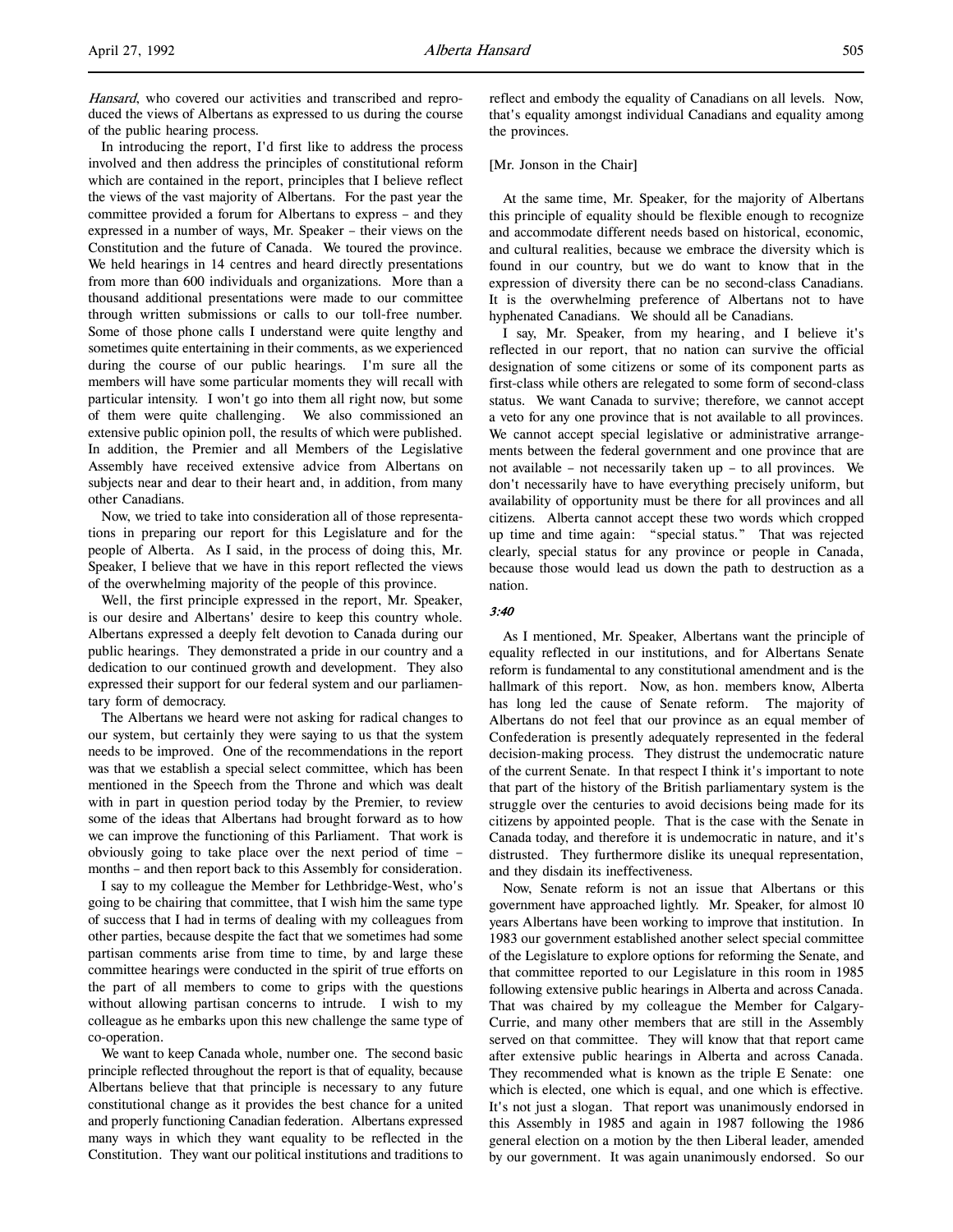government is committed by those votes to the triple E Senate. The report I introduced today reaffirms that commitment.

Again, Mr. Speaker, our proposal has made progress in the past 10 years. It is now accepted that the Senate must be elected. That principle is reflected in the federal joint parliamentary committee report as well as the reports from the other provinces and their committees which they had put in place to review the issues facing Canada today. Now, the timing and the method of election are being discussed in the ongoing constitutional hearings, but our report recommends that the Senate elections be tied to provincial elections. I won't go into detail as to the reasons why because they are more adequately enumerated in the first select committee report of 1985.

With respect to equality in the Senate, Albertans respect the democratic principle that is represented in the House of Commons. They respect that. They want it to be the case. Therefore, the population centres of Quebec and Ontario will always in Canada have more members in the House of Commons. That's the democratic principle. What we are seeking is an implementation of the federal principle, because if our federation – and Canada cannot function except as a federation – is to function properly, the democratic principle, which is the principle of equality of individuals, and the federal principle, which is the principle of equality of the member states, must both be enshrined in our federal institutions and our Constitution.

I point out this: Canada is not made up of regions; it is made up of provinces, equal provinces that must be equally represented in the Senate and must have equal responsibilities in the Constitution. Now, I know the history leading up to 1867, Mr. Speaker. At that time regions were considered to be acceptable, but Canada has changed dramatically since the pre-Confederation days. British Columbia with a population of over 3 million people and Alberta with a population of 2 and a half million people weren't even contemplated at that time. So the regional concept is passé and, furthermore, has been superseded in many ways in the Constitution by the recognition of the principle of equality.

I would point out that the preamble to the Natural Resources Transfer Act of 1930 – and every Albertan should be extremely grateful for the fact that that Act is in existence – put out the statement that in recognition that all provinces should be treated equally, the natural resources should be transferred to the provinces of Manitoba, Saskatchewan, and Alberta. Now, that's a principle of equality that's recognized in the Constitution of Canada, because the Natural Resources Transfer Act of 1930 is indeed part of the Constitution, and every Albertan, every Saskatchewanian, and every Manitoban should be indeed grateful for the foresight of the leaders of those days. That principle of equality was fought for and insisted upon, and I urge our Legislature again to fight for that same principle in this process that we're now undertaking.

### [Mr. Speaker in the Chair]

Now with respect to the final E: effective. Our committee has not recommended another level of government within the same Parliament as the House of Commons where the government is drawn from, which would paralyse and forever frustrate the operation of the federal parliamentary system, but what we are seeking is an effective voice that will assist Parliament to make decisions that reflect the needs and the aspirations of Canadians in all parts of Canada. We need that balance between the democratic principle and the federal principle. There's only one place in the federal Parliament where that can be reflected, and that is by reforming the Senate.

With respect to the effective E, we have suggested there a three-tier system of effectiveness for the Senate. In areas of sole federal jurisdiction the Senate could have a limited responsibility: the sober second thought. In areas of shared responsibility, now immigration and agriculture, perhaps as a result of the discussions that list might be expanded. Albertans certainly told us that they don't want confrontation; they want co-operation between the orders of government. Perhaps there may be more concurrent areas of responsibility. There, in those areas – which are now, as I say, only two as spelled out in section 95 of the Constitution Act – the Senate should have more responsibility. But in areas where the federal government proposes to enter into areas of sole provincial responsibility primarily, as they have done it in past years, through their taxing and spending powers, through the declaratory power – now, that's much fallen into disuse, I agree, and perhaps should be eliminated entirely from the Constitution – or the use of the peace, order, and good government clause, and – this is extremely important, Mr. Speaker – any matters which affect resource ownership, management, and control: in those areas the Senate should have a veto. It should be able to stop legislation not just for a short period of time, as is proposed by some of the federal proposals, but indeed have an absolute veto. In other words, the Senate, reformed properly, must have the power to prevent another national energy program.

### 3:50

Now, Mr. Speaker, we believe that that is the room for negotiation. That area of effective E is the area where we should be putting forward proposals as to how the responsibilities of that body might best be carried out but keeping in mind the bottom line that I've just mentioned about provincial responsibility under the Constitution of Canada not being undermined by the federal Parliament. That is an extremely important position for us to take, and we are taking that.

We really believe that an equal, elected, and effective Senate is an instrument to promote national unity, because as an institution it must reflect the fundamental principle of equality of the provinces, an instrument to express the federal principle that is reflected in any properly functioning federation and certainly not an instrument to grab power from the House of Commons and give it to the provinces, as some people have thrown up by way of mythology.

Mr. Speaker, our committee's report addresses several other important issues. Clearly, aboriginal concerns have to be addressed in this round of negotiations, and our report supports an inherent but defined right of self-government for Canada's aboriginal peoples, that definition to come by agreement between governments and the aboriginal peoples themselves. Of course, this topic has been much discussed and will be much discussed in the constitutional meetings now taking place. The Charter of Rights and Freedoms, including the proposed addition of a social covenant. The amending formula. Defining Quebec's distinct society in a way that recognizes reality but does not grant special status, special privilege, or special rights to either the people or the province of Quebec that other provinces or other Canadians do not enjoy: that must be done. The distribution of responsibilities, the economic union, direct democracy initiatives: all of these issues and others are addressed and priorized in our report. As I indicated earlier, there will be a committee to investigate parliamentary reform, so I won't dwell at length on those matters.

Mr. Speaker, over the next several weeks several meetings of officials, constitutional ministers – I represent this province in those discussions, and I'll be joined by my colleague the Minister of Municipal Affairs responsible for native matters in this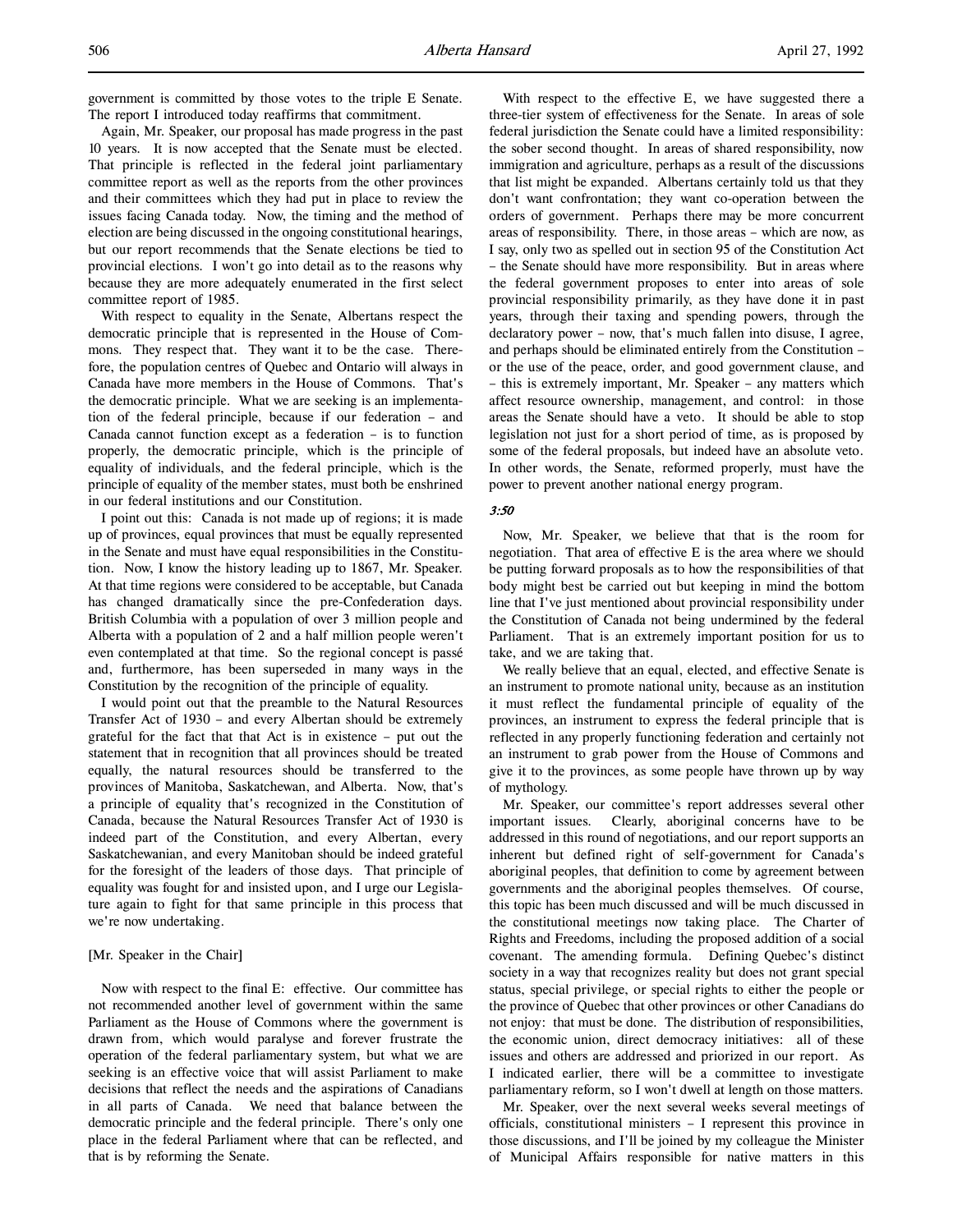province in the discussions and eventually the Premier, other first ministers. Those meetings will certainly take place in order to develop a new constitutional framework that will address these and other issues and in so doing keep Canada strong and united. The challenge we face is enormous, especially given the limited time and the very large agenda which we have. I'm hopeful, indeed I am confident that we will be able to develop a constitutional amendment that will address and satisfy the needs of the vast majority of Albertans and Canadians.

In the end, Mr. Speaker, when we have that agreement – and I am an optimist that we will achieve an agreement amongst the governments of the provinces, the federal government, the territorial governments, and the aboriginal groups at the table with us. I'm confident of that. When we've got that, the people of Alberta will be able to speak clearly on any amendment to our Constitution. Before this Legislature again passes any constitutional amendment, the government will know that it is supported by Albertans. We have introduced a referendum Act into this Legislature. Of course, I look forward to debating that piece of legislation, introduced by the Premier as Bill 1 on the opening day of this Assembly, in the House in the upcoming weeks.

To conclude my remarks today, I want to reaffirm that our government, and, I trust, the members of this Legislature, approach the upcoming constitutional discussions desiring unity of Canada, equality of Canadians, and respect for each other. One gentleman, Buck Kallen, came before our committee at a public hearing in Wainwright. I put it on the record because we included it in the text of our report. He said this:

With all my heart I beg my leaders to leave no stone unturned, no point undiscussed, no decent idea . . . unconsidered on the path to unity for this country. This is the most unique and beautiful country on the face of the earth.

Albertans want Quebec to remain in Canada. They want to address Quebec's concerns so that they will become a full participant in our federation. I had occasion back in September in Calgary to hold face-to-face meetings with the leader of the Parti Québécois and then again with the vice-president of that party just last week. Make no mistake about it, Mr. Speaker; there is a powerful force in Quebec which wants to take the people and the land out of this country. Make no mistake; they want it to happen, and they're striking to that goal. I've told them on each occasion that we do not wish them well. I hope that Albertans as Canadians will let the people of Quebec know that we want them to be an equal partner with us in forging ahead; to address their concerns, at the same time, though, to address our concerns; and to see that what we are asking for in part of these discussions now under way is reasonable, it's right, and it's proper. That's the only way, if we are treating each other with equality, respect, and understanding, that this country will survive.

I've said it on a few occasions since the release of the report, and I said it the day the report was released, and I'll repeat it again today: I hope and pray that Canadians will have the wisdom and the courage and the plain common sense to keep this country functioning and working together.

Thank you, Mr. Speaker.

MR. SPEAKER: The Leader of the Opposition.

MR. MARTIN: Thank you, Mr. Speaker. Let me say first of all that I think we have to acknowledge that our country called Canada is in a very fragile state right at this particular time. I don't think we can stress enough that the economy is in difficulty right across the country. We've been having constitutional fights really since 1981, and I think it's taken a lot out of the fabric of the country. It doesn't feel as good as it used to about itself. I think we have to acknowledge that to begin with. I wish it wasn't that way, but I think we have to recognize that that is the reality. We've gone through a very bruising process especially with the previous Meech Lake accord.

As I perceive the public in Alberta when I've been traveling around the province, I might say that they're constitutioned out. They're tired of it.

Their concerns, if I may say so, are more whether I'm going to have a job, whether I'm going to have a farm in rural Alberta, a social program: sort of the daily nitty-gritty dealing of everyday life. I think they perceive at times that the Constitution is a fight over a piece of paper by a bunch of politicians, and I think they really want to get out of it.

### 4:00

Now, in saying that, Mr. Speaker, of course there are certain people who feel very strongly about the Constitution and rightfully so, but I think, if I may say so, that most people I've talked to are constitutioned out. When I look at some of the polls in other parts of the country, I don't think we're unusual in that regard. I'm told that even in Quebec they're starting to get tired of constitutions. But in saying that, and I wish we really could get back and concentrate on the economy and some of the other issues, there's no doubt that this has to be settled. It can't go on, because I would suggest to you that if this isn't settled, the ramifications are that this country is going to fall apart. The ramifications are that the economy will get worse, and the ramifications are that we will not have a country called Canada very soon down the way. So it has to be settled, and it has to be settled fairly quickly.

Mr. Speaker, I want to say to the government members here and to the Deputy Premier and the Premier that this is a delicate situation. It seems to me that nobody's going to get everything they want in these constitutional talks this time. If we take a position, whether it be in Quebec or in Prince Edward Island or Saskatchewan or Alberta or wherever, that it's all or nothing – I have to have everything I want or we're not going to play ball – I suggest to you that the country called Canada is going to fall apart.

Now, obviously there are limitations on how far you can go in compromise. There's no doubt about that, and I'll come to some interesting polls on that. I think it's important that this is the document that we're debating. This is what we heard – and I'll come to that – that this is a reasonable position for the government to go and to fight hard for. There's no doubt about that, because they've listened to Albertans. I would suggest to you, Mr. Speaker, and I'm sure the Deputy Premier is aware, that other provinces are holding public hearings too. They may come away with a slightly different analysis in terms of their reports, and I expect that they're going to come to the table and negotiate very hard too. The point that I'm trying to make is that if this country is going to stay together, good old Canadian compromise is going to have to be there, at least somewhat. How far you can compromise on certain basic principles – for instance, if the Allaire commission from Quebec came forward and every province were to take all those demands and all the rights that they had, there wouldn't be much point in having a country because, as I looked at it, that was almost separation anyhow. I think the only things left would be the post office and the army.

Mr. Speaker, I guess the point I want to make to the government and to all of us as we go into this very, very delicate stage is: let's be careful what we say. Let's be careful when we go to the table that we're doing it – I think the Deputy Premier put it well – in the state of compromise and working towards Canadian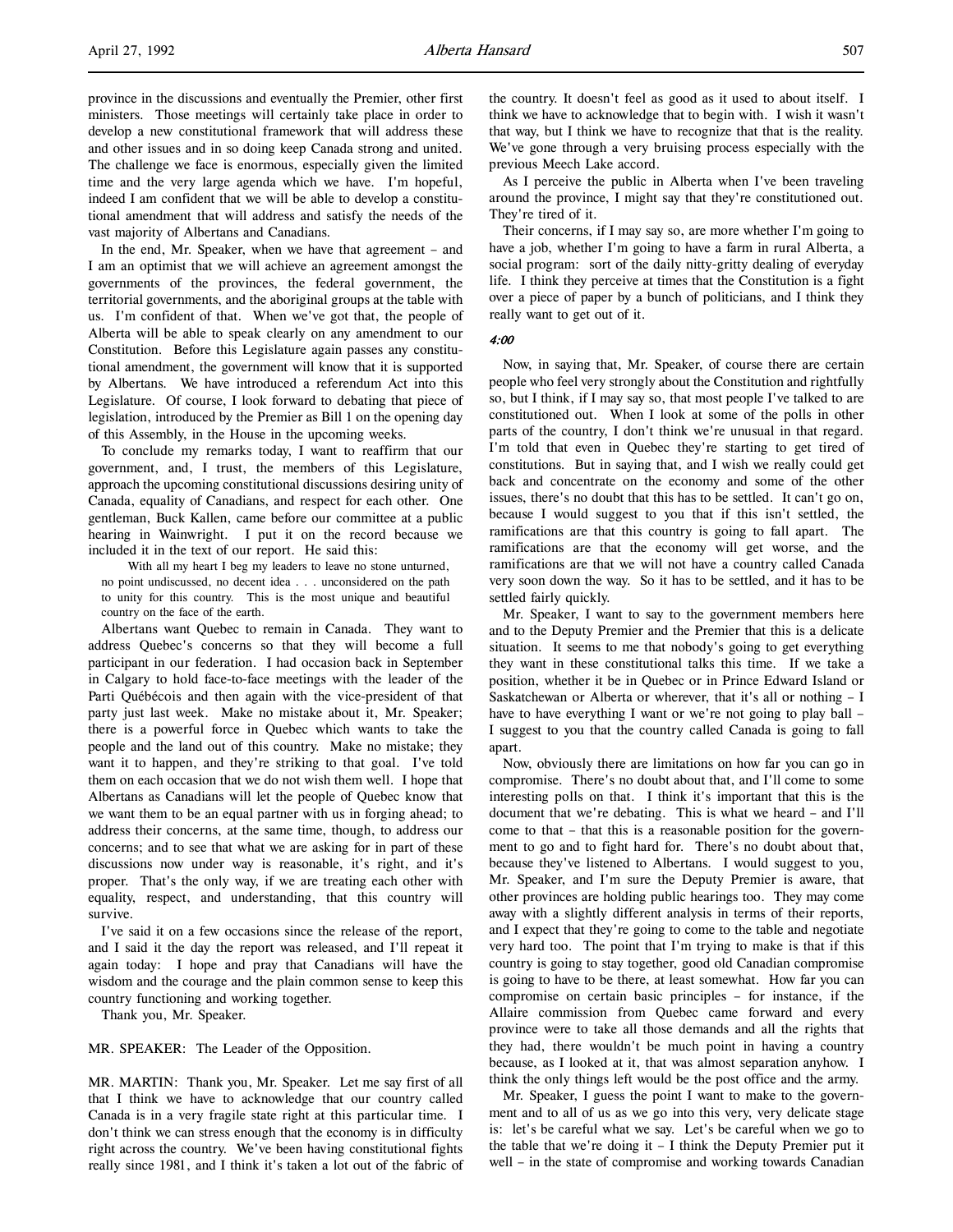I want to say to the people though – and I've heard it, and I'm sure the Deputy Premier has, where they say: "What's the difference? Let Quebec go." Well, Mr. Speaker, those people that say that, I think, are treading in very dangerous waters. It's not a matter of just letting Quebec go. I suggest to you that one of the reasons we're having some difficulty – not all but some difficulty – with our economy is precisely because of the instability dealing with our constitutional matters. If all of a sudden with the debt that we have, they start to see Quebec go, you don't think that's going to have an economic impact on us out here, in the maritimes, or wherever in Canada, frankly we're dreaming in technicolour.

There have got to be greater reasons – I'll come to that – for the country to stay together. Economic reasons, a job, and some of the other things are pretty fundamental reasons, also, I would suggest, for staying. Maybe it's impossible. I don't know. I don't think so. The reality is that we should all, like the statement of the Deputy Premier, work towards the whole, not just parts, and keep this great country called Canada together.

Now, Mr. Speaker, the report itself. There are some limitations that I'll come to. I have no great objection to saying that at a certain period of time this was probably what was heard by the committee, but I do want to say to the government: let's keep it in perspective; a lot of things have happened since then. As I understand it, the committee was going around basically between the months of May and September, and I think a number of things have happened since then that we have to keep a perspective on. A number of significant events have occurred.

First of all, since then the federal proposals were announced in September 1991. The federal joint parliamentary hearings were held in late 1991 and in January and February of 1992. We've had five federal constitutional conferences, and they were held in January and February 1992. We've had the reports of constitutional committees that have been brought down, as I already mentioned, in other provinces and the territories. If I may say so, it was before the Premier's rather famous speech, which, whether we like it or not, had some bearing in terms of what we've been talking about. I'm talking, of course, about bilingualism and multiculturalism. The point in bringing this up, Mr. Speaker, is that all these developments have occurred since we heard about this report. I'm not sure you can get around that. I'm just alluding to the fact that that is the reality.

I'm sure the Deputy Premier has seen some other polls and things that have been pushed forward, but one I thought was interesting came from the Council on Canadian Unity that commissioned a poll on the principal recommendations of the Beaudoin-Dobbie commission. This was conducted from March 18 to 27. I briefly glanced through, and I'm not going to go through all of it, but I want to make a couple of key points. I'm just going to deal with Alberta, not the rest of the country. One question says: thinking of these initiatives together, would you say that you strongly support, somewhat support, somewhat oppose, or strongly oppose the report of the parliamentary committee in general? If I look at Alberta, Mr. Speaker, we get 10 strongly supporting and 59 somewhat supporting, but when you break down the two, 69 percent of them generally support the parliamentary committee and 22 percent oppose. Now, that's just in Alberta. I want to stress that.

Mr. Speaker, the next question that I want to go into quickly:

do you personally think the parliamentary committee's proposals for a new Constitution are a step forward or backward towards reaching a constitutional agreement between the provinces and the federal government? Again in Alberta: a step forward, 59 percent; a step backward, 31 percent; and don't know, 9 percent. I'm just leaving those off.

This is one, of course, that the Deputy Premier likes: would you please tell me whether you personally strongly oppose, oppose, support, or strongly support an elected Senate with different powers and more regional representation? As you know, they don't go all the way into the triple E, but clearly in Alberta 9 percent oppose generally and 87 percent support at least some form: two and half E at least, Mr. Speaker.

If you go into another one that I want to talk to you about that's important to us in the Official Opposition: would you please tell me whether you personally strongly oppose, oppose, support, or strongly support recognition of the inherent right to self-government for native people? In Alberta 21 percent oppose and 75 percent are in favour. I want to come to that a little later on.

There are a couple more. I won't go through all of them and bore you, but there is one that I want to look at later on in the discussion: would you please tell me whether you personally strongly oppose, oppose, support, or strongly support a constitutional commitment by the federal and provincial governments to maintain social services and benefits? In other words, a social charter, if you like, Mr. Speaker. Interesting to the Deputy Premier, because they basically rejected this in the report, is that 13 percent of Albertans oppose, 85 percent agree, almost the same numbers as the triple E. So I will come back to that.

### 4:10

The final point on this questionnaire, this poll that I want to talk about, I think is just as important. I think it goes right to the nub of the matter, Mr. Speaker. If it meant achieving a constitutional agreement, would you personally be prepared to make significant compromises, small compromises, or no compromises at all to the way you feel about the various initiatives being talked about by the parliamentary committee? What's a small compromise I guess is in the eye of the beholder, of course, and that's a difficult one to know, but I think the important thing is that when you take the significant compromises and small compromises, 81 percent of the people in Alberta are prepared to compromise to keep the country together. Only 13 say no compromises, and 7 don't know.

It seems to me that what people are saying in this poll, and I expect you've heard it in some of the committees, is that above all they want to keep this country together.

Now, let me, if I may, Mr. Speaker, go from there into the report itself and just three quick areas that I think are somewhat negligent. The first has to do with the inherent right to selfgovernment for aboriginal issues. I believe this is one of those make-or-break sorts of issues in terms of this constitutional development. We in the Official Opposition see it as an issue of fairness within the current round of constitutional discussions in Canada. If I may say so, the aboriginal peoples have been waiting for a very, very long time for recognition of their inherent right to self-government. It's important that we recognize that all we do by recognizing the inherent right to self-government is recognize the obvious: that the aboriginal peoples inhabited what is now Canada long before European settlement and that they governed themselves as distinct peoples and nations at that time. That is the reality. They had a system of government here long before we came over, and that's their inherent right. They shouldn't have to ask for that right. That is a fact.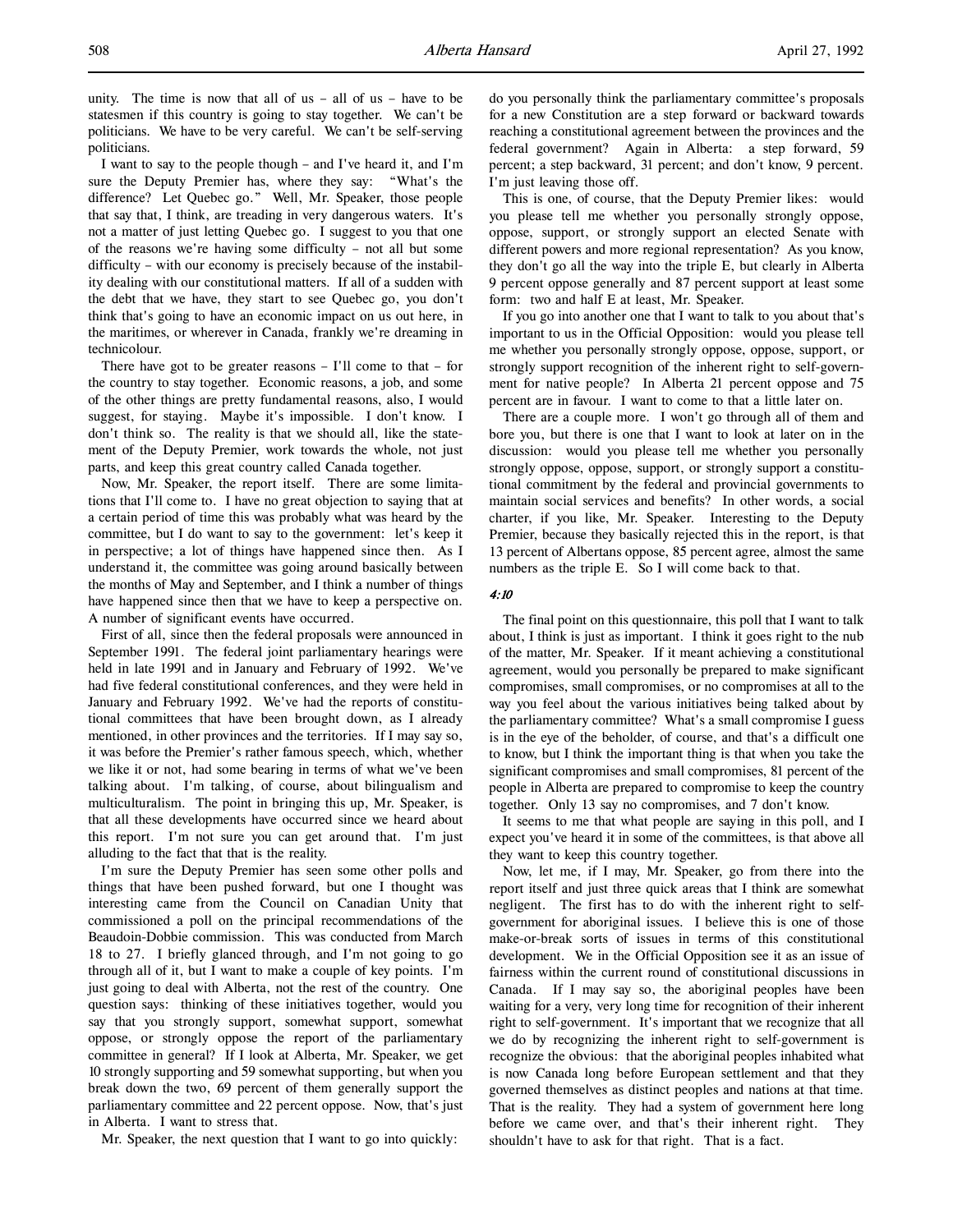Mr. Speaker, I've had some difficulties with the government on this issue before. I notice that both the Royal Commission on Aboriginal Peoples in its February commentary and the federal parliamentary committee have recommended – correctly, in my opinion – the adoption of the inherent right to self-government. I might also point out to the Deputy Premier that Ontario has concluded a statement of political relationship signed by the province and aboriginal leaders which recognizes the inherent right to self-government as a basis for future negotiation. B.C. has also done something similar for future land claim negotiations.

This issue is not a new one. It goes back. The first ministers' conferences on aboriginal rights in 1983, 1984, '85, and '87 failed, Mr. Speaker, because this government among others – Alberta, B.C., Saskatchewan, Newfoundland – refused to entrench self-government as an aboriginal right without prior definition. I suggest to you that if you look quickly in the new report, the rhetoric is a little better, because it says, if it is read quickly, that it might lead to the conclusion that recognizes the inherent right to self-government of aboriginal peoples in Canada. If you look at the wording of it, its language, I suggest to you that it has the effect of doing the opposite, because this resolution again says that aboriginal peoples must define self-government but insists that the definition must be within the framework of Canadian federalism and should not be enforceable by the courts until it is defined by agreement.

I suggest to you, Mr. Speaker, with all due respect, and the Deputy Premier knows we disagree on that, that that's not going to solve the problem for aboriginal people. They're far beyond that, and if we dealt with this in that way, that would just lead to more stalemate year after year after year. We'd be back the same way as we were in 1983-84. All we're saying in this constitutional round is the obvious, as I said: they were here with their form of government before we came in; why should they have to ask us again to have their form of government? It seems to me as a matter of fairness and common sense that we should be prepared to do that. Then we'll negotiate the land claims after that, but to ask them to define it and go through a whole process, it's never going to get done. I say to the Premier and the Deputy Premier that I wish they really would rethink this one. I think it is important; I think it could be a make-or-break deal in terms of constitutional negotiations.

The second area I want to quickly disagree on if I can, is the social charter. Now, I know that in the report they talk about social programs  $-$  I'm not quoting it word for word  $-$  that they are good and we should try to work to have them. What we are suggesting, Mr. Speaker, is that social programs are just as much a part of being Canadian as anything else. Basically, in many ways it defines, I believe, why we're different from the United States. A lot of people when you talk to them about why they're Canadian, talk about these sorts of programs. What we and most other governments have suggested, knowing that it can't go to the courts, is that at least it should be there as a social charter committing governments to basically fostering comprehensive universal and accessible public health care, adequate social services and social benefits, high-quality public education, the right of workers to bargain and organize collectively. It should, of course, also deal with the integrity of the environment. We do agree that this should not be dealt with in the courts but should be dealt with by public review including public hearings and periodic reports by a specialized commission whose reports would be tabled in Parliament and the provincial Legislatures. I say to you that that would have some impact on governments if all of a sudden they had an independent commission going around and saying they're not living up to these social standards.

What we're suggesting in the Constitution here, Mr. Speaker, is that a social charter means also that there would be constitutional guarantees for people, not just for governments. It means, if you like, that our Constitution includes more than just individual rights, as in the American system, but also collective rights, which are very much more part of our Canadian society than the American society. I say to you that the key point I would like to make here – and you can talk to anybody right across Canada, whether it be in Newfoundland or British Columbia, certainly in Alberta as I've pointed out in the poll – is that one of the ways people view themselves as being Canadian is because of our social programs, and they are important.

So I think that's a limitation in terms of the committee report. I would suggest to you, going by the polls, that if we'd had another report and gone out and asked Albertans for their ideas on this, you'd have found, as I said, that they'd be very much for it.

Parliamentary reform, just briefly, the third one, Mr. Speaker. Clearly there's a crying call for parliamentary reform from across the country. We have to do this in this Legislature; we have to do it in the House of Commons. If I may say so, I don't think we need, and I've said this before, necessarily another committee to look into it. I think we know there are certain things that could be done that we and others have advocated. I remember campaigning on this in '86: petitions to ensure debate; more free votes; allowing a certain number of private members' Bills to come to a vote, expanding the number, as I say, to come to a vote. But if I may, I want to just say that there is something that we have to be careful about; I want to go on record about it. You know, we're into this U.S. style of democracy brought to us by Preston Manning. I have no objections to the referendum if it's done properly in terms of the Constitution, but in our British parliamentary democracy, we are not the American system where they want recall and they want referenda for every issue. If you do that, what you're going to have is a bunch of frightened politicians that won't do anything. I want to tell you that the people are just as frustrated with their politicians in the United States as they are in Canada, if you think that's a model that we want to go to.

### 4:20

What recall would mean is simply this: the wealthy or the large, well-funded interest groups would have the wherewithal to bring this about. That's who would be doing it. It wouldn't be the average citizen doing it. That doesn't happen in the United States, I can assure you of that. For those people that think that would be more democratic, if it's the Liberal Party – now it wants to be the new Reform Party – let me go back in history and tell them that the Social Credit brought in a recall. The first one they attempted to recall was guess who? Premier Aberhart. So they soon got rid of that Bill, and I expect the next government that tried to do that would do the same thing. It would be anarchy. So let's not jump on bandwagons just because you think the Reform Party is popular right now. The reality is that it doesn't work. If anybody thinks it's democratic that only the wealthy would have access to their politicians . . . [interjections] Now, I can understand the Liberal Party and the Reform Party getting on that, but let's be a little cautious before we get in. Mind you, that party's so desperate they'll do anything for votes, anything at all: say anything anywhere to anybody, even if it means being the Reform Party number 2. I had to get that one off my chest, Mr. Speaker.

Let me just conclude on where I started and again say that I believe this country is in a fragile state. I think that anybody who doesn't believe that – if you travel around the country, I don't think they're reading it correctly. I don't think it's hopeless, Mr. Speaker. I think people generally want to solve the problem. I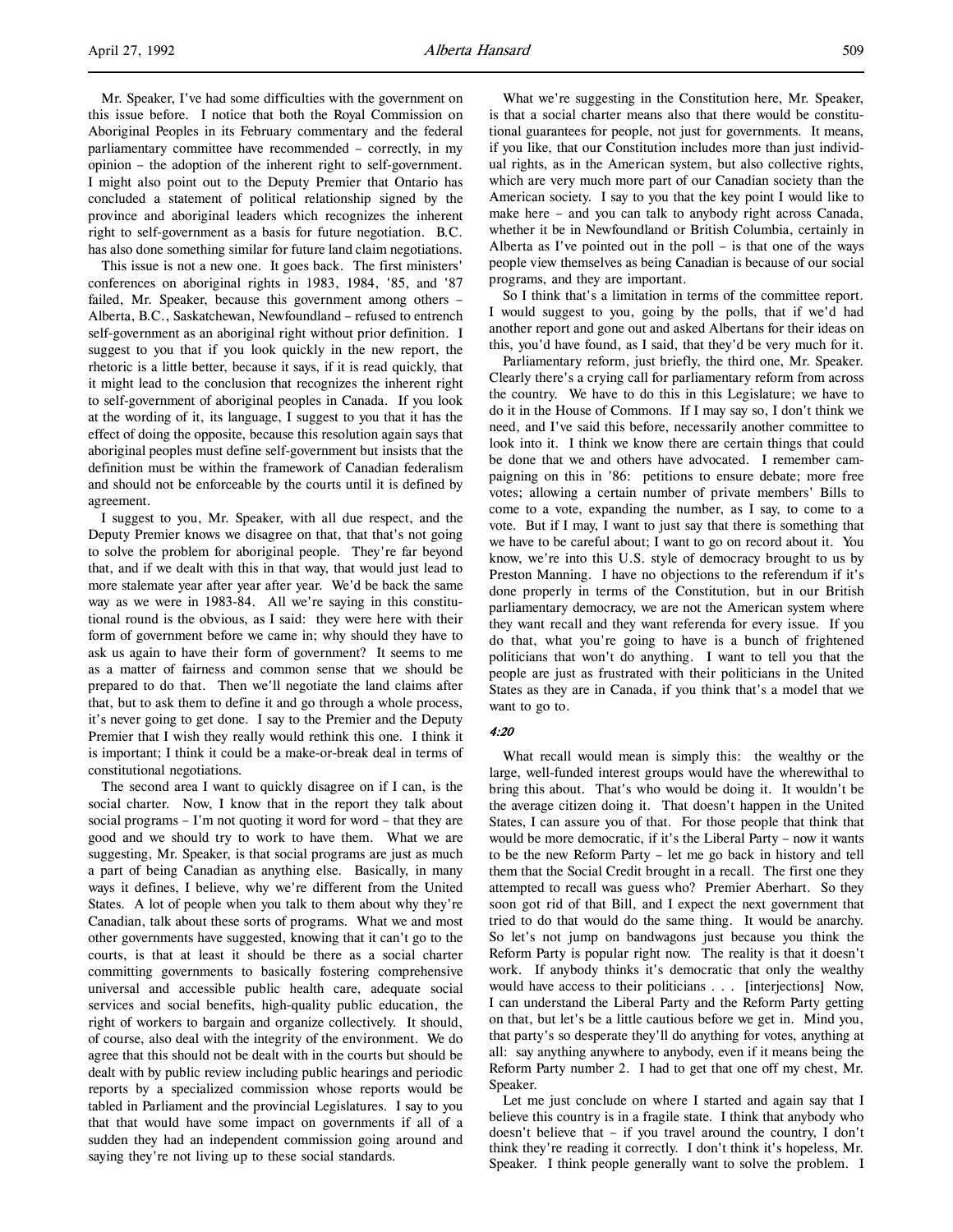As a result of that, I have what I call a friendly amendment that I'm sure the Deputy Premier will appreciate. I would just like to add after the motion, after "concurred in," the following:

and in so doing, this Assembly affirms its will to work toward a consensus on Canadian constitutional matters in a spirit of nation building.

The reason I bring this forward, Mr. Speaker, is that I think it sends a message. As I say, nobody's going to get everything they want; I doubt that the Deputy Premier expects to get everything from this report. By adding the amendment that I'm talking about, I believe it just reinforces the message that we in Alberta, we in the Legislative Assembly are prepared to go the extra step, the extra mile, if you like, towards saving this country. I think that would send a very important message right now from all of us right across Canada that we are working towards a consensus on Canadian constitutional matters in a spirit of nation building. I propose that with all due respect to the Deputy Premier because I think it's an important amendment.

Thank you.

MR. SPEAKER: On the amendment, Edmonton-Glengarry should have precedence. Do you wish to speak to the amendment?

MR. DECORE: Yes, Mr. Speaker. I consider the amendment to be so broad, I have no difficulty with the amendment and don't see how it in any way limits my ability to speak broadly to the issue.

Mr. Speaker, I want to start by saying that our caucus publicly endorses the document, and I want to thank the hon. Deputy Premier for the work that he has put in in bringing forward this document. On behalf of the members of our caucus who participated in this final document, those members have indicated to me that the chairman always treated the members fairly and equitably and allowed proper debate to transpire. I think it speaks well for the Deputy Premier and how he has handled this whole issue effectively and equitably.

Now, I don't want the Deputy Premier to get a swelled head, so I need to put this one caveat forward. I think it's important to set out for the record, Mr. Speaker, that things have not gone well on constitutional matters in Alberta. We all remember as Albertans June 1990 when Meech Lake was passed. There were a great many Albertans who indicated that public hearings had to have been proceeded with before commitments could be made by a first minister, by our Premier at a national level, but the Conservative Party moved unilaterally. It had no public input, and to argue that that public input came from MLAs as representatives of Albertans is a hollow argument. So that needs to be set out for the record.

I think it also needs to be set out for the record that not quite two years ago the Deputy Premier started this process of constitutional review by setting up a committee that had no members from the New Democratic caucus and no members from the Liberal caucus involved in that committee. Some unfortunate comments were made to the effect that we know what position the respective NDP and Liberal parties would take; therefore, there's no need in having them participate in the committee. That's water under the bridge, but it's important to set that correctly out in the record to ensure that if it's needed, if it's required, if there is more discussion to take place, that discussion needs to involve Albertans. It needs a process of public input if there is some new package or some very different position that's being suggested, and it needs ability

on behalf of members of the opposition to participate in a committee.

Mr. Speaker, in March of 1991 our party put forward a document entitled A Single Great Nation. I think it's worth repeating the second paragraph of that document which we transmitted to some 25,000 Albertans. That paragraph said:

We, as Canadians, are the envy of most other countries as a result of our personal security, our economic prosperity and opportunity, our quality health, education and social programs, and our individual rights and freedoms. These have been made possible because of the strength and diversity of our nation; because we have acted together in concert as a federal state.

Mr. Speaker, Canadians often don't pat themselves on their backs. They often don't take credit for the wonderful things that they have accomplished: the involvement of Canadians through two world wars, through the Korean conflict, through the Persian Gulf conflict. There are things that we have done that are truly the envy of the world, and we tend to get ourselves muddled and mired in being negative and gazing at our navels rather than extolling the virtues of the greatness of our country. I need only draw the members of this Assembly's attention to the most recent report from the United Nations that holds Canada in high regard when it comes to quality of life and a place to live in the world.

Mr. Speaker, it is, I think, also important to set out some of the principles that we in the Liberal Party believe are important to stick with, adhere to, and cherish as Canadians. The first is the Charter of Rights and Freedoms. We consider this to be a monumental step in terms of our maturity and would not want to see that eroded in any way.

### 4:30

Mr. Speaker, we take a strong position that national standards should exist for education, for health care, for social services, and for a healthy environment. I am somewhat troubled because of some statements made by members on the government side, by members in Quebec insofar as the environment is concerned, that would have provinces solely and completely deal with these issues and not have the federal government involved. I don't want to see a country with Canadians traveling from province to province and if they get ill, for example, having to ante up more money in Saskatchewan or Ontario because the medicare system has been eroded or in some way taken to the point where provincial governments are staking their own territory and it's this way or no way.

Our party is pleased with the success that has been achieved on the issue of aboriginal rights, on the issue of the inherent right to govern. A major step has transpired, has taken place in that regard, and more work is needed.

Mr. Speaker, we are strong believers in the equal status of all provinces. We don't think that a province should have more power than other provinces. I must temper that. I must put a caveat on that by saying that I and the members of our caucus have mellowed, have changed our position with respect to distinct society, and that is to allow for a change in terms of powers that protect the law and the culture and the civil code of the province of Quebec. We consider it important that each province have an equal say in the decision-making of what occurs in our country. We are strong advocates of a triple E Senate. We believe that there should be a reasonable distribution of national income between different provinces. We believe that it's not improper for us to assess the areas of delivery of government services, that if it can clearly be demonstrated that one level of government can deliver those services more efficiently and more economically than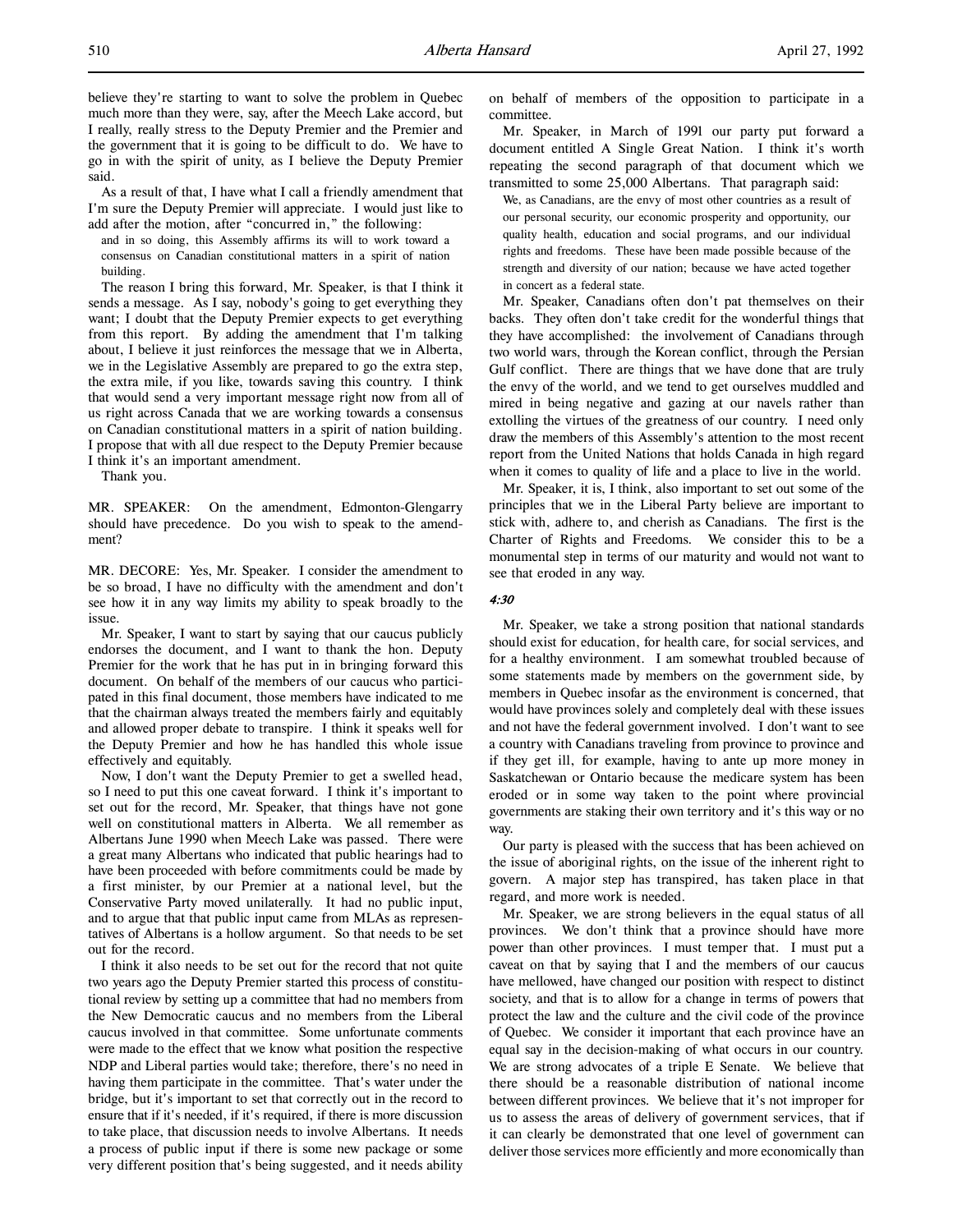Now, Mr. Speaker, I also want to give an accolade to Mr. Clark, who I think has done a pretty good job in steering Canadians through the mine fields and the difficulties that . . .

MR. DOYLE: He's my MP.

MR. DECORE: He's your MP, hon. Member for West Yellowhead.

I think we have to acknowledge the fact that he has done a good job. I'm glad it is he that is doing the job and not the Prime Minister of our country, frankly, because I think if it had been the reverse, the other way around, we would have been in extreme difficulty.

Mr. Speaker, there are still a lot of areas of concern for Canadians, concern when you hear an adviser to the Premier of Quebec only yesterday saying that Canadians must regard Quebec differently than a province, that they're something different in that regard. I don't accept that. We are all provinces. The difference with Quebec is that they are a distinct society, and some things must be done to ensure that distinctiveness.

Mr. Speaker, the issue of division of powers is something that still frightens me, because I appeared before the Beaudoin-Dobbie committee. You missed the hon. member with that slingshot move. I'm worried that when I appeared before that committee, the chairman himself indicated that asymmetrical powers were not bad, that powers could be given to all provinces, that there would be some provinces which would take up those powers that would come from the federal government and others which would not. I think this is clearly a ruse and a camouflage to give Quebec additional power. I hope, Mr. Deputy Premier, that you see it the same way and you don't allow it to happen.

Mr. Speaker, I would hope that Albertans are giving the message to the Conservative government and that the Deputy Premier is heeding that message that pursuing themes like disentanglement is wrong, that having the government believe they can do it solely and only on their own in terms of medicare or education or social programs is the wrong way to go, that it is not correct to stake out territory on the environment, a healthy environment, by saying that Alberta is the only Legislature that could deal with that kind of an issue. When rivers flow from our province into other provinces or our air goes to other provinces, I think it's important that we ensure that the federal government has involvement.

Mr. Speaker, I am disappointed in this regard with respect to the action being taken by the government. We agreed with this report. It's clear from the comments made prior to mine that there's agreement from the other caucus. The problem that I have is what happens with the government that goes off now to negotiate with other first ministers or with other ministers on issues affecting the Constitution.

In order to ensure that we're clear that this forms the basis of the negotiation, I would like to make an amendment to the amendment, or, Mr. Speaker, to put forward a second amendment at the most opportune time. It is to ask the government to be bound in its negotiations to what Albertans have told the Deputy Premier and all of us as to what should be Alberta's position in negotiation. We should not see our government go off to Ottawa,

or anywhere, to have a change of position, and I would hope that that would not be allowed.

# Speaker's Ruling Admissibility of Amendment

MR. SPEAKER: The Chair thanks the Member for Edmonton-Glengarry for having previously submitted that amendment. Unfortunately, the amendment that's before the House precludes introduction of this amendment at this time. Therefore, the Chair would suggest that after this particular amendment is dealt with, another member of your caucus would then be able to be in a position to move the one that was previously submitted to the Chair.

Thank you.

# Debate Continued

MR. SPEAKER: Now we're on the amendment, and the Chair recognizes Innisfail.

MR. SEVERTSON: Thank you, Mr. Speaker. It is indeed a privilege to rise today and speak on the motion and the amendment. I felt really proud to be part of this committee from the inception and also on our own party task force on the Constitution. As our Deputy Premier stated, we went across the province, probably the most extensive public review that has ever been held in Alberta. It took place in, I think, May, June, and into September. Along with that we had a round table discussion with the aboriginal people on issues of concern to them.

I wish to mainly speak today on about two or three items, but the Leader of the Official Opposition prompted me to speak a little bit more. Maybe we'll start off with the aboriginal question. When we first started on that, I had quite some difficulty in accepting the inherent right of self-government without it being defined, and when I heard the hon. leader speak, if he was on the committee, I'd even have more problems accepting that because of the fact that he wants to take the decision of inherent selfgovernment outside our Constitution, whatever they felt, or individuals. In his definition we could have 86 or 126 independent countries or provinces within Canada, whatever each tribe would like to describe as self-government.

# 4:40

In our proposal, in which I could go along with the inherent right of self-government, was the fact that it's recognized. This should be recognized within the definition of the Constitution within the framework of Canadian federalism. I think that's a key point to make, Mr. Speaker. Without that we would have much difficulty, I think, ever coming to a compromise or a function of federalism that would work. A great number of the people that we met at the round table on aboriginals wanted a definition before it was enshrined in the Constitution, and our proposal of the select committee on Canadian unity will enable this to happen.

The other area that I would like to speak on, too, in reference to the Leader of the Opposition, is the social charter. Mr. Speaker, this country is the envy of the world on a number of our social issues, including medicare, social services, and unemployment insurance. In fact, medicare was conceived and developed in the province of Saskatchewan under the then NDP government of Tommy Douglas. I agree that has evolved into a well-accepted part of Canadian character, but it developed without being in the Constitution. This has happened, and it evolved under our present form of government. I don't think it is necessary to put it in the Constitution.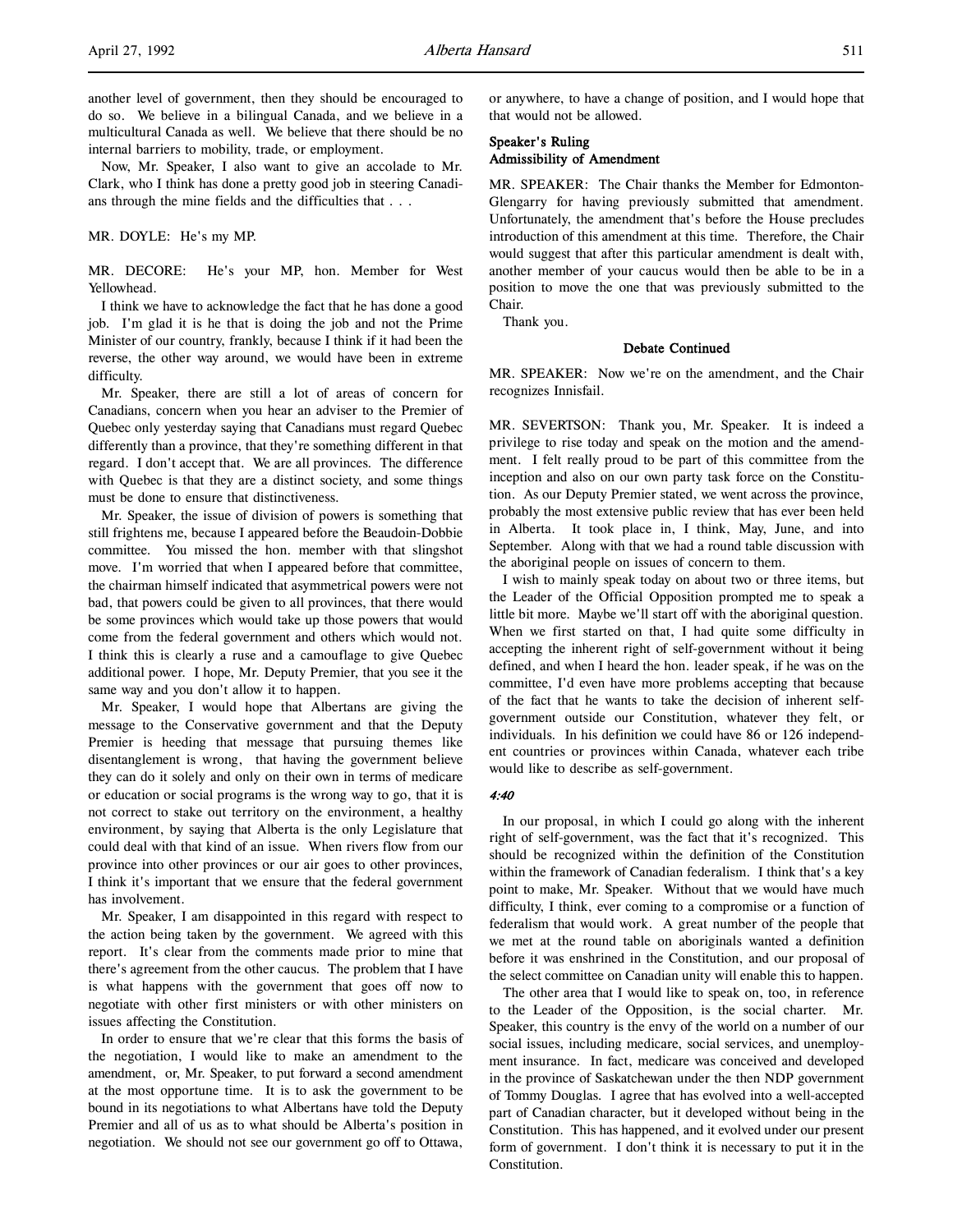I guess one of the reasons I would say that is that a Constitution should basically say what the government can't do to the people, and under the social charter it would be saying what the government has to do for the people. We can only have medicare, health care, or any of our social programs if we have an economy that can pay for it. We're having difficulty now in all levels of government providing the services we have, and we have to recognize that we can't bind a social charter into a Constitution that gives the government of the day, no matter who it is, no flexibility to provide the services they feel they can afford. If it is enshrined in the Constitution, it is very difficult to change and hard to get out of the Constitution. As we know in our present dilemma of changing the Constitution, we've only changed it a handful of times in 125 years. So, Mr. Speaker, I have great difficulty – and I accept the opposition's point of thinking that a lot of Albertans and people across Canada maybe now believe in the social charter. What he said was that a survey said they approve of it, but the fact is that most Canadians probably don't understand the difficulty, when it's written in the Constitution, of changing that aspect of services that have to be provided by the government.

Mr. Speaker, what I'd like to go on to is the second recommendation in our report, in reference to the equality of all Canadians. I think the key when we try to arrive at a Constitution that is good for all Canadians is the equality of Canadians no matter where they live, inside Quebec, P.E.I., or the Northwest Territories. It's stated clearly in our recommendation 2 that

the Constitution must reflect and embody the equality of the people of Canada and existence of equal provinces.

. . . the concept of equality must take into account historical, cultural or economic realities; that the concept of equality is sometimes better served through different rather than uniform treatment.

What that says, as has been the tradition in Canada, is that some of our provinces have had different privileges than other provinces, but that doesn't mean that the other provinces don't have the right to get that privilege. So I think when we're talking about the whole Constitution, we have to keep that in the back of our minds, the aspect of equality among all Canadians.

Mr. Speaker, that moves me into Senate reform. There we'll talk about equality of the provinces. I think it's fundamental that equality of the provinces could be embedded with a triple E Senate. In any federation other than Germany we have what we call equal representation of Senators in the upper House. The only country in the world that has a Senate like ours or which is close is, like I say, Germany. They have a difference between five Senators, I think it is, or whatever their upper House is, and three in the smallest province. Australia, the United States, and New Zealand have an equal number of members in the upper House.

I did some number crunching in the United States. If you took 19 of the smallest populated states and added up their population, it wouldn't quite equal the population of California. In those 19 states they would be able to have 38 Senators to California's two. That's to illustrate the difference between ours, with P.E.I. and Ontario, where we hear that it's not fair that P.E.I. has the same number of Senators as Ontario. In the United States it has worked. When there are 38 Senate seats for the 19 smallest states in the United States, having less population than all of California, California doesn't seem to complain. As the Deputy Premier said, the Senate should reflect the equality of provinces, and until we get an equal number of Senators – elected Senators I think is a given; it should be a given. I think the most difficult part will be defining the effective part of the E. I believe that with consultation with the other provinces and the federal government, the effective part can be worked out. In matters where the provinces have sole jurisdiction, the Senate should have a veto power, and where the matter is of federal jurisdiction, they would only have a suspensive power.

I guess another part in the elected part I'd like to mention briefly is that our federal minister responsible for Constitutional Affairs, the Hon. Joe Clark, has mentioned that he feels he's come a long ways in giving us the elected part of the E. I would just suggest that if we don't get the elected part of the E, Canadians would be extremely upset, because the vast majority of Canadians already accept the elected part as a given. To me, Mr. Speaker, a triple E Senate being equal, effective, and elected is the glue that could bring this country closer together. We in western Canada and particularly in Alberta have been accused of trying to tear the country apart by our tough stand on this triple E Senate. I just have a totally different view of that. I feel that the equal part of the Senate will unite Canada and make one of the most dramatic changes in the years to come if it comes about.

4:50

Mr. Speaker, I'd like to mention a little bit about Quebec and its distinct society clause and how it's protected in the Senate. We recommend what we call "subject to a double majority" in the Senate, where we would need a majority of the Senate plus a majority of the French-speaking Senators on any matters which pertain to their culture, language, or their civil law. So Quebec would not need a veto. With a double majority in the Senate, it could be in a sense a veto, protected within an equal Senate.

Mr. Speaker, I did mention the Quebec distinct society recommendations. I think probably one of the reasons we're in the whole debate on the Constitution is the fact that Quebec did not sign the '82 Constitution, and I think the very minimum that Quebec would accept is recognition of the distinct society clause in the three matters of language, culture, and civil law. In our discussions with Albertans throughout this process, I believe that Albertans will accept that aspect of the distinct society clause. I know that in the Meech Lake affair, special status was not acceptable and still is not acceptable, but I'm quite sure that Albertans will accept the distinct society clause.

Mr. Speaker, as was mentioned earlier, when we were in the public hearings, we had a number of other issues come before us. Most of them we put as issues that could be dealt with further in a committee that we've suggested we're going to have for parliamentary reform. At other times the Charter of Rights: national standards, the distribution of responsibilities could all take place in a further round of constitutional discussions. In fact, some of them could go on outside the Constitution. The distribution of powers could be worked out between the various provinces and the federal government.

Mr. Speaker, in closing, I would like to say again that I was pleased to be part of this report. I feel that the majority of the Albertans I've talked to have been very pleased with this report. The layout of the proposal was easy for them to understand, and I had very favourable comments and approval of the all-party select committee on this report.

Thank you.

MR. SPEAKER: Edmonton-Jasper Place.

MR. McINNIS: Thank you, Mr. Speaker. I consider it to be an honour and a great privilege to be able to take part in this debate today in the Legislative Assembly on the select special committee report.

Just for a change, perhaps, I thought I would like to speak to the amendment that was put forward by my colleague the Leader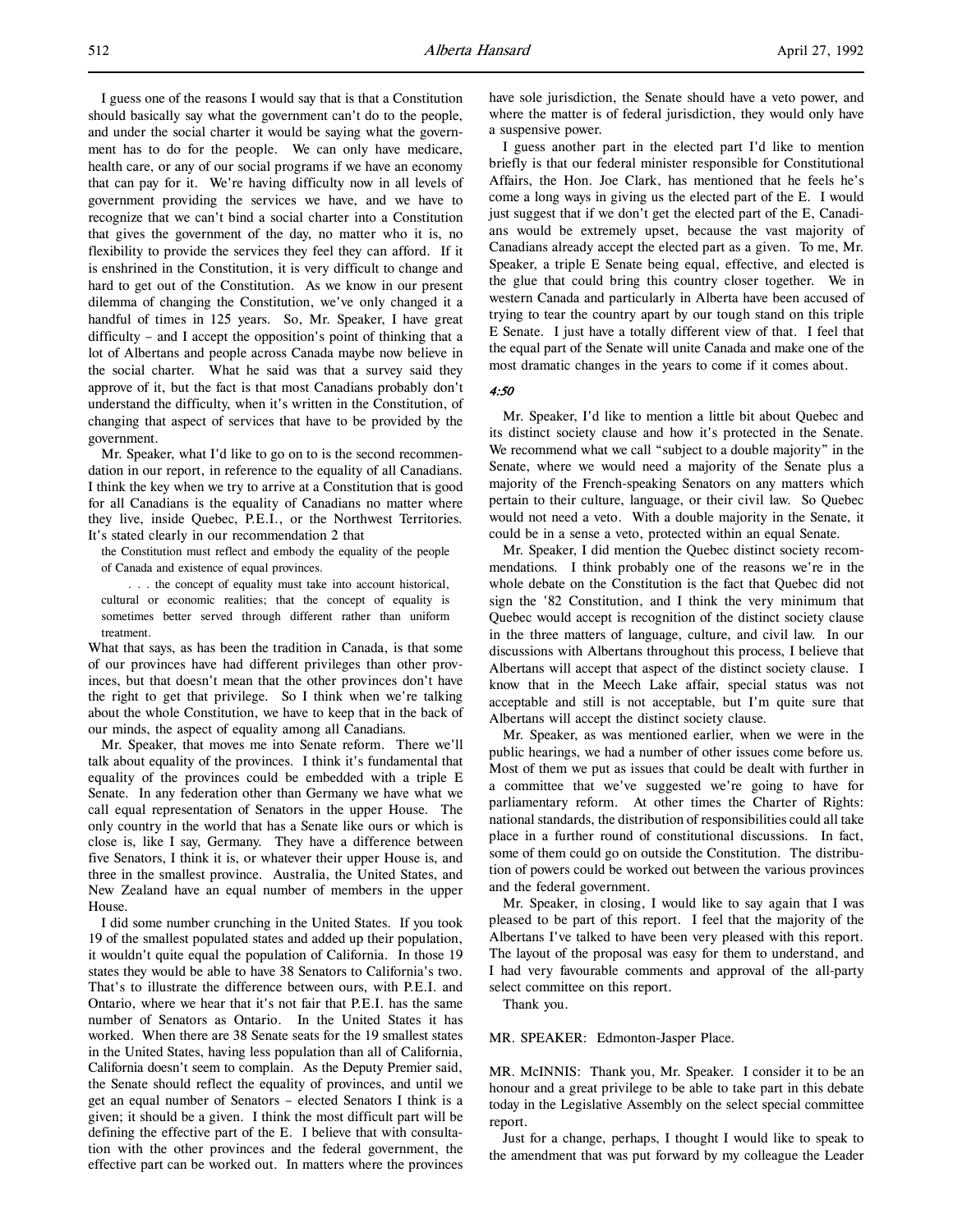of the Opposition. May I first, however, associate myself with the remarks made by the leader of the Liberal Party when he praised the work of the Chair of this committee, the Minister of Federal and Intergovernmental Affairs. We who had that experience all came to know him as a sometimes tough but very effective chairperson. It's a difficult job to chair meetings involving not just MLAs, who can occasionally get unruly, as no doubt you know, Mr. Speaker, but also the general public, who were involved in these hearings. It takes a gentle touch on occasion, and sometimes you get awkward and volatile situations. Also, the co-Chair, the hon. Member for Drumheller, since we split into two panels, did the same work, and he did it well. One of the nice things about being on a committee like that is you get to know more about some of your colleagues. As we traveled on buses and planes, in restaurants and whatnot, we got to know one another quite well, and certainly the late Member for Calgary-Buffalo. It was a privilege for me to have the opportunity to spend time with him in that committee before his passing. It says something good about our political system that MLAs from all parties and parliamentarians in other jurisdictions can get together and work through complex and difficult problems in long hours and get things done.

You know, there is kind of a fraud in our parliamentary system. Because we need to differentiate ourselves from other candidates in other parties, we tend, sometimes unnecessarily, to run one another down and to exaggerate our differences. I think this process does show that it is possible, under the right circumstances, for people who look at things differently and come from different angles to arrive at a place which is acceptable to all of us and to a broad range of people who elected us. That says something very good about the potential of our system.

The amendment before us today speaks of the need to work toward a consensus on Canadian constitutional matters, and that's very much part of the process we've gone through, and it speaks of the spirit of nation building. Now, I recall remarking on the day – I forget the exact date – when we finally completed this report that we had reached the end of one road, which was the road of preparing the report, which proved to be the start of another, perhaps even more difficult and challenging road. Of course, that other road is the one that the minister is involved in with his colleagues across the country. Some liken it to another Meech Lake process, but I think that's very unfair and very misleading, because two things are different. One is that we have had perhaps the most extensive consultation process, certainly that I have experienced, in our country's history at every different level, involving not just this committee but federal conferences, other committees, other provinces, matters outlined by the Leader of the Opposition. The second and I think very, very important difference is that in this round of negotiations there are representatives from the territories and representatives from the aboriginal community who are involved on a day-to-day basis, and that is a very significant change.

Now, I understand that the process comes to Edmonton later this week. We're certainly pleased and proud to be able to host them. What the Leader of the Opposition is doing in this amendment is speaking to the next step, which was also referred to by the Liberal Party. What we need is to bring this report into the context of what's happening today and project that forward into our future.

Now, the report itself has very many good features in it. I think the Leader of the Opposition said that it's a fair reflection of what was said at public hearings. You can't reflect accurately on the hearings without publishing the transcripts of the hearings themselves, which we did, but of course that would be not very

accessible and not a very powerful document at all. I believe the majority on the committee and in many cases the entire committee came to a very workmanlike and workable summation of what was heard in that public hearing process.

There were some tense moments, particularly at the end. The members of my party on that committee felt very strongly that once a draft report hit the table, we were doing business which ought to be done in public, and we took strong action in support of that position by walking out of the committee on one day. Now, I know we were criticized by some for that. We were not joined by the other opposition party. They felt that a closed-door process was appropriate in terms of dealing with the report. We didn't. We believed that public business must be done in public, and the actual writing and amending of a report is indeed public business. I'm at a loss to understand those who pretend to have a small "r" reform agenda in this place on a daily basis. When push comes to shove and you really have to take action on behalf of your beliefs, where were they? Where were the Liberals? Well, Mr. Speaker, they were there behind closed doors fiddling around with the report. The next time I hear them talk about open government, perhaps I'll remind people of that particular occasion.

### 5:00

Now, when it came to the point of amending the report, there were quite a large number of matters in which we had felt that the text of the report, which was written by staff, did not fully and adequately take into account all of the circumstances. I want to highlight a few of those, particularly the ones that I think are especially important.

In the area of aboriginal rights it has been mentioned that there is recognition of inherent rights to self-government for aboriginal people, which is well and good, but as with so many things, when you read it carefully, it has no remedy, no way to bring this matter to a successful conclusion. For the last 10 years the Constitution of Canada has provided for a general recognition and a negotiating process to define those rights. For one reason or another, all of the governments of Canada have not been able to come to an agreement with aboriginal people on that, so there's been a stalemate, a deadlock. Now, along came Brian Mulroney and the federal government and said, "Well, we'll do that again for another 10 years." I don't blame aboriginal people and others for saying, "We don't need another 10 years running around the mulberry bush." Unfortunately, the proposal had no deadlockbreaking mechanism. It was simply more of the proposal which is contained within the select special committee report. It has no deadlock-breaking mechanism, so in fact it could be an unlimited series of discussions and negotiations followed by nothing.

My colleague for Edmonton-Strathcona drafted a proposal based on contract law and collective bargaining law for a stalematebreaking process, the ability of the parties to the negotiations to declare a stalemate and to have some third-party intervention, not to make it justiciable immediately but to work in that way, which took it from the category of what is essentially an empty gesture into a category of something that would be real and substantial. For reasons they are perhaps best equipped to explain, the Liberals and the Conservatives voted against that proposal.

There was another on the social covenant. Again, it was mentioned by the Leader of the Opposition in his remarks. I would like to address why a social covenant or a social charter is important. It's important not just because citizens need to have an assurance that their governments will continue to provide benefits, although that's important. I think I would remind all members that the origin of a social charter is with the European Economic Community. They did that at the time of economic integration in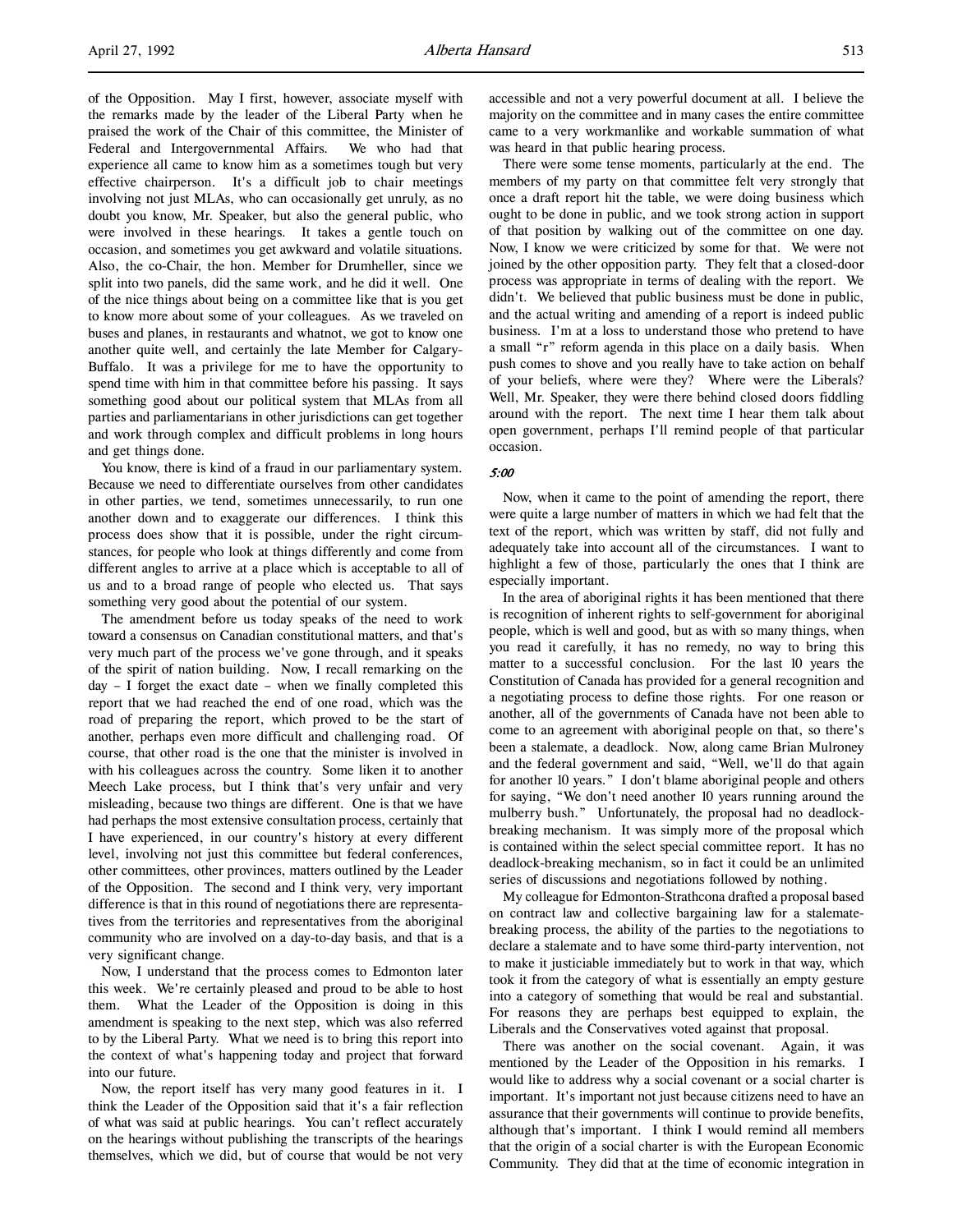Europe to try to prevent unscrupulous employers from locating in low-wage countries, where they could take jobs away from people in higher wage countries and where there were no benefits. What they said is that if you're going to be part of our economic union, you need to have a base minimum of protection for your people. As we go into negotiations with Mexico now in the North American free trade agreement, coupling onto the Canada/U.S. trade deal, it becomes fundamentally and crucially important that we have that protection for our workers. If we think we've lost a lot of jobs today, wait till you see what happens when they start moving down the Maquiladoras, where they make eight bucks a day, compared with the kind of wages that you have to have to live and to raise a family in Canada. That's where your social charter and your social covenant become important.

You know, there are many models to work from. There's the European charter. There's the model of the international convention on trade union rights, collective bargaining rights. Again, we could not convince the Conservatives of that, and to my shock and horror the Liberal Party voted against that one too, which I think is kind of astounding. Maybe if you spend enough time behind closed doors with the Tories, you start to think like them; I don't know.

Then we get to the question of identifying our national identity, which is an extremely important aspect of this constitutional process. The point has been made many times that the Constitution is more than laws and regulations; it's also something that gives us an emotional attachment to our country. We inserted some language which I thought was beyond controversy, to the effect that we should recognize the dignity and well-being of every person in our country, that we should make a commitment publicly to fairness, equality, and democracy. Well, the government opposed that, and – would you believe it? – the Liberals opposed that one too. We weren't able to get everything we wanted; that's for sure.

But there were a number of things that were approved by the committee, and I think that should be recognized as well. The expanded notion of equality that's there in clause 2 of the report: the way it's written now is a very realistic appraisal of what equality means in our country. It doesn't mean the same treatment for everybody; it means recognizing the facts as they are and working with them. I congratulate the members of all parties for supporting that. Clause 9, recognizing equal status for the territories upon achieving provincehood. Also the much stronger language that we now have on aboriginal rights: it's directive language that says these things must be included, not shall be or may be, and those I think were strengthening improvements that were proposed by the New Democrats and agreed to by the other parties. The idea of aboriginal participation in the constitutional talks, which is a reality and is happening, was agreed to as well. The idea of having gender balance on federal boards, commissions, and agencies is a thoughtful and excellent suggestion which was agreed to by the various other parties as well. So there were a number of improvements and strengthening that took place in that process, and we should all be glad of it.

The amendment also deals with the question of our tactics in the future. There's no doubt that Senate reform is a very important priority of Albertans. We all heard that; it's a priority of all members of this Legislature. An elected Senate can be a tough sell with some people. I think we all know that. When people look, for example, at the pay and benefits of politicians, and you come along and say, "We want to give you some more elected politicians," there's a lot of people who right there say, "Well, gee, is that what I really need around here?" We know the existing Senate does not contribute to our political system. The fight that's

on right now really is between a strengthened and reformed Senate and abolition. There are those in our country who support abolition, and we have to be very careful that what we do as Albertans does not push more people into the abolition camp, but to try to make sure that our tactics and our strategies are supportive of Senate reform. I heard Gary Filmon, the Premier of Manitoba, on the radio today saying he's very optimistic about the chances of a triple E Senate. He said that he had had some discussions about Senate reform with Bob Rae, the Premier of Ontario, which were very encouraging. I note that the B.C. committee report came out the other day supporting Senate reform. So there are a lot of things that are going in that direction.

If I have a concern about what's in the report, it's primarily in the area of effectiveness. There's a lot of reference in the report to the 1985 committee that was chaired by the Minister of Consumer and Corporate Affairs, the Member for Calgary-Currie, as if this prepackaged position should be the one. Well, in 1992 you're not necessarily going to be able to sell a 1985 model as being brand-new, right? I mean, this is a 1985-model proposal. It doesn't matter how you dress it up, it's still a 1985 model, and you're not going to convince anybody it's a 1992 model.

I believe that what's wanted in this report, the more I look at it, is protection in Ottawa for the provincial governments. Now, it is true that provincial governments and their legislative authority need protection, but it's also true that people out there in our society need protection as well. When we start hacking away at it and saying they can't introduce money Bills, they can't veto things that are in federal jurisdiction, only things that are in provincial jurisdiction or a special veto on concurrent powers, we're really looking at protecting the rights of the provincial governments. Whereas I would hope, and I think a lot of Canadians would hope, that the power of the Senate would go beyond that, that it would be kind of a counterbalance to the distortions of the majority in the House of Commons, where what you get is a majority of first past the post, heavily biased towards central Canada. And we want to try to counterbalance that majoritarian, white male position with something that's different, another side to the coin. I'm not so certain that we've got the right model in terms of the effectiveness portion of the E, in any case.

I would say that the Premier's remarks – I think it was at the Rotary Club in Edmonton – did not advance our cause as far as Senate reform is concerned. They tended in the main to isolate Alberta, and it got so bad that the former Premier had to enter the debate and try to put a different perspective on the way Albertans view these very delicate and sensitive matters across the country. I know one thing: if we're going to have a deal that will save our country – and I believe this is among the most important tasks of our generation – it has to be acceptable to three groups of people. It has to be acceptable to aboriginal people, it has to be acceptable to Quebec, and it has to be acceptable to people in the rest of Canada.

# 5:10

If we stray from believing that we have to work out something that is good for all three, then I think we're going to have problems. That's why this particular amendment, which has the effect of giving the government a mandate to help draft solutions, is so important, because that is exactly the work that's going on. I have no idea; I'm not briefed on a regular basis. The job of the members of the committee more or less ended at the point that we finished our report, and the job goes to somebody else to participate in the drafting. What we're saying is that there's a lot of strong language in this report, Alberta in a New Canada: Visions of Unity, and strong language is appropriate under these circum-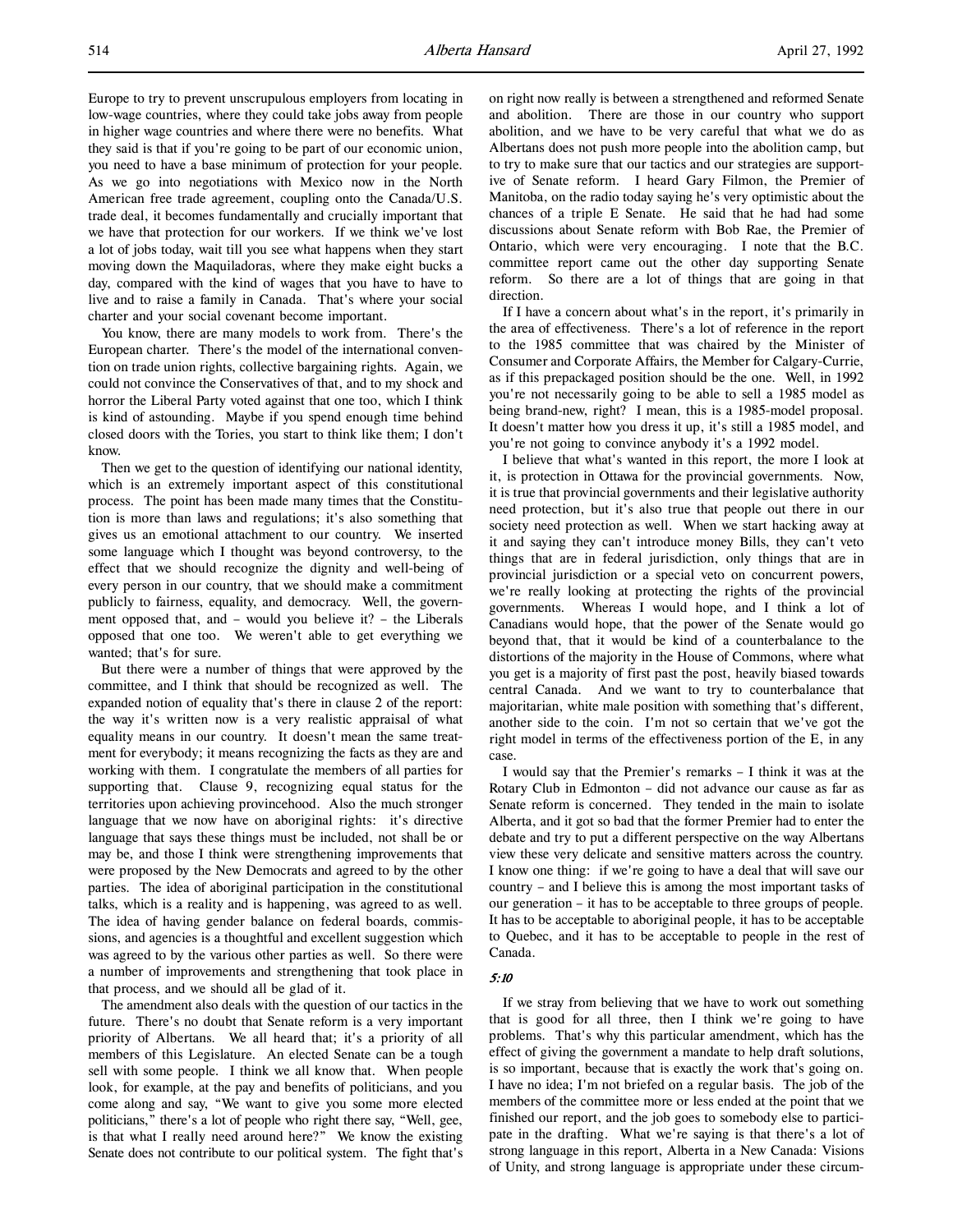stances because these are things that Albertans feel strongly about. But we're saying also to the government that you now have an obligation, a responsibility, and you are accountable to make sure that you're working together with the other provinces toward a consensus in a spirit of nation-building. I really think that's an extension of the proposition that's before us, an extension that will be a particularly helpful one for the government to work with.

I want to say a very brief word about the environment. You know, the question of the environment did come up in a lot of the hearings. People wonder whether we'll have a country, and they wonder whether it will be in an atmosphere that has – well, I think the words I would best like to use come from William Tilleman when he talks about Canadians having a right

to clean air, pure water, productive soils, healthy fish and wildlife and to the conservation of the unique scenic, historic, recreational, aesthetic and economic values of these and Canada's other natural resources.

In the federal proposals to date, the ones that came from the federal government, there were 19 pages of proposals on the Constitution; on the environment, three and a half lines. It gives you an idea of what the balance, or lack of balance, is in the minds of the federal government thinkers. I really think that while the jurisdiction is addressed briefly in this report, we should be thinking about putting environmental rights in the Constitution. Again in the words of Bill Tilleman:

It is the responsibility of Canada and the various provinces and territories as public trustees to safeguard [our environmental] rights for the benefit of present and future Canadians.

I think Canadians are ready for that. I also think they're ready for freedom of information and whistle blower's protection and a lot of other Bills that I've introduced in the Legislature, but it's time we addressed that in the Constitution for the reason that the Member for Edmonton-Glengarry said, which is that there is some confusion in our Constitution. He takes the view that the federal government needs to have stronger powers than the provinces, and I tend to agree with him that there should be federal paramountcy in this area, but there should also be protection, rights, for Canadians, and I believe that's something that we can work on as well.

In summation, I would like to suggest that the committee report, the life of it, will be strengthened by approving the amendment, and I therefore commend it to hon. members. Thank you.

MS BETKOWSKI: Mr. Speaker, I'm delighted as well to have an opportunity to speak to the report, Visions of Unity. It was a tremendous opportunity that I had, and I share some of the comments that have been made by other members in this Assembly. The value to me personally was with respect to the understanding I had of constitutional issues and, as importantly, how Albertans feel about them, but also to give me a resolve, which I didn't have before, with respect to coming to the point of solution on our constitutional endeavours as Canadians.

First off, let me say thank you to the Premier for allowing me to be part of the committee. Certainly from Albertans we heard a good deal about their pessimism about the country, we heard a good deal about their frustrations with the country, but more importantly we heard about their aspirations for the country. As an Albertan, as a Canadian, as a member of this Assembly, I am very grateful for that opportunity.

I, too, want to make a special mention of the Member for Calgary-Buffalo. He and I had some wonderful debates following the presentations that we heard from Albertans. I will remember those conversations and those passions with great recognition of the kind of contribution the Member for Calgary-Buffalo made and, I think, continues to make in terms of the resolve.

Also, my participation in the committee strengthened my resolve to work towards the goals of unity, equality, and respect that were the first and foremost recommendations of our committee. I would like to just quote from the French version of the committee report, where we said:

Elle doit refléter les croyances et valeurs fondamentales de notre société et exprimer, entre autres, l'engagement des Canadiens envers un Canada fort et uni, le principe d'égalité des citoyens et des provinces, notre engagement envers le bien-être social et économique de tous les Canadiens, et notre respect des caractéristiques diverses de la société canadienne.

What our report did, Mr. Speaker, was define the principles by which Albertans approach this issue of constitutional reform, and those principles are, I believe, the major contribution of our report to the debate.

I also want to say thank you to some of the participants. At the risk of naming one of them, I will name Dr. Clement Leibovitz, who spoke to the committee when we were in Edmonton, because he spoke with some of the most wonderful language that I heard in the whole time of the constitutional presentations. He spoke about the "spiritual unity" of Canada, he spoke about our responsibility to history, and he spoke about contemplating unacceptable tomorrows with respect to dividing the country.

On the issue of the amendment specifically, Mr. Speaker, I think the question that we have to put is the whole question of the consensus. I certainly believe as a member of the committee that all of the proposals we have are with respect to developing a consensus nationally. That is the commitment we made. If it means that we have to pull away from certain recommendations that we've made that we believe enhance the consensus, that we believe enhance the goal of national unity, I'd have some concern about it, but perhaps we'll get more explanation as the amendment is presented further by other members of the party.

In terms of the value of the report, certainly we said that first and foremost the value of the report was the commitment that Albertans have, which the Deputy Premier and chairman of our committee spoke to, and that was to the value of unity. Really, it puts our constitutional discussions into a context. There is nothing more important in this debate than the issue of unity. Canada is not Canada if it breaks up. Historian Arthur Lower has said that in every generation Canadians are called on to redefine the miracle of their political existence, and that time has come for our generation, I believe, to see the miracle that is Canada. Our parents and theirs before them saw the miracle of Canada in a different light. Many of them had to fight in a war where Canada's very existence was challenged. Our own generation has by and large been pretty well treated in and by this nation, and our commitment to being Canadians is really what is being tested now and where we are being called upon to serve.

### 5:20

In terms of the issue of national unity, first of all we have to recognize that national unity is being threatened. It is not an abstract debate. Public life and particularly nation building have, in my view, been defined by the issue of winners and losers for far too long. That's just not good enough for Canada in the '90s. The issues in Canada are not about the dichotomy. They are not about the issue of whether to separate or not to separate. They are not about east versus west. Rather, Canada is about the substance in between those two realities. It is about the balance of competing principles. And Canada is about respecting the diversity that exists in our country.